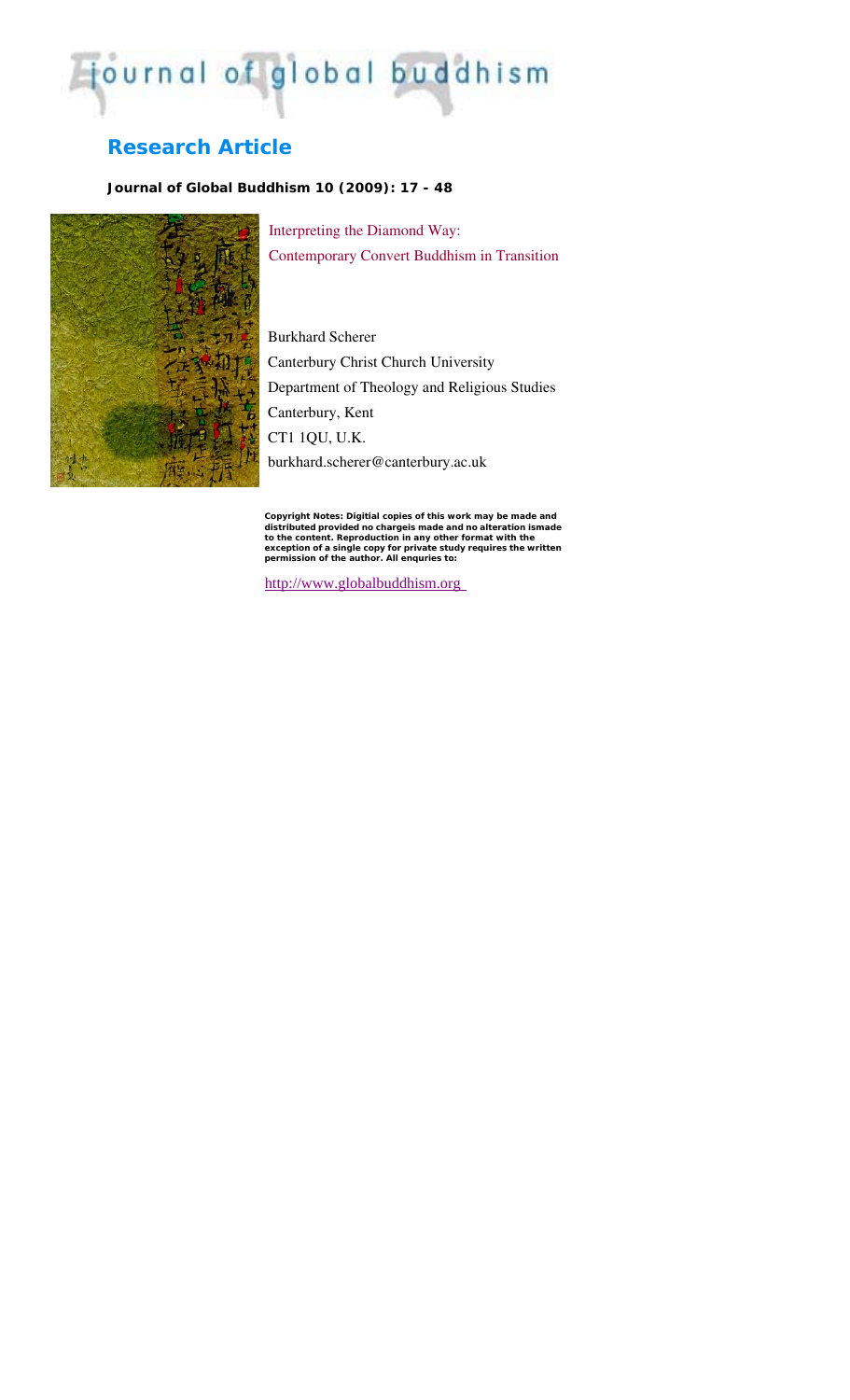#### ISSN 1527-6457

#### Research Article

Interpreting the Diamond Way: Contemporary Convert Buddhism in Transition

Burkhard Scherer Canterbury Christ Church University Department of Theology and Religious Studies Canterbury, Kent CT1 1QU, U.K. burkhard.scherer@canterbury.ac.uk\*

Abstract: This paper addresses the broader issues of continuity and change during the transition of Tibetan Buddhism from Asia to the West. It looks at the Diamond Way, a contemporary Karma bKa' brgyud lay movement founded by the Danish lay teacher Ole Nydahl. The paper aims to open this area of study by employing a balanced approach between a hermeneutics of suspicion and a hermeneutics of trust, and by adding the historical-critical approach of Tibetan Buddhist Studies to the perspectives of sociology and cultural anthropology. Acknowledging Nydahl as both a charismatic and controversial figure within contemporary Buddhism, the discussion focuses on notions of lay and yogi Buddhism in the Diamond Way and on the question of westernization in Diamond Way practices. The paper concludes by raising questions about the future, continuity and change of Nydahl's heritage after his death.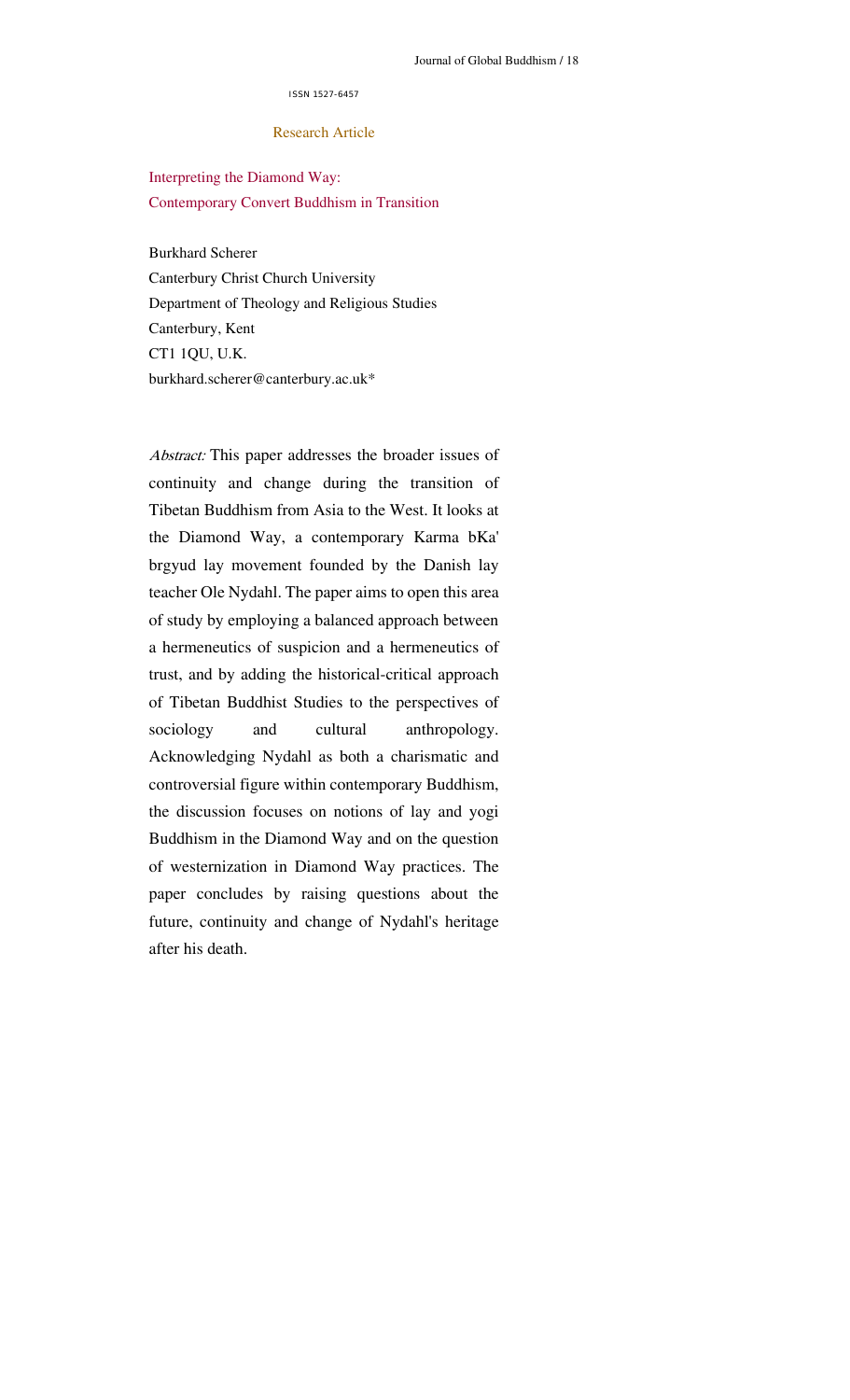#### Introduction

Contemporary Tibetan Buddhism can be seen as a patchwork of disparate yet linked religious identities and observances resulting from the multi-layered process of change, which started with the communist Chinese occupation of Tibet in the 1950s. This so-called "peaceful liberation" resulted in the exile of the Dalai Lama and initially around 70,000 Tibetans (Lopez 1995: 263), including many spiritual and political leaders from Tibet into the Diaspora. Tibetan Buddhism(s) dissipated gradually from Nepal and India to North America and Europe. The transition triggered can be described as equally dramatic and transformative as the "later dissemination" (*phyi dar | phyi 'gyur*): the final transition of late Indian Buddhism to Tibet in the eleventh to thirteenth century C.E. The physical and intellectual bloodshed at the beginning of the exile prompted a poignant policy of centralization by the newly established Tibetan Government in Exile led by the dGe lugs, although attempts to subsume the non-dGe lugs schools under the dGe lugs umbrella ultimately failed. Still, the exile initially formed a strong challenge to the sectarian diversification of Tibetan Buddhism. This differentiation had originally seen fluid and intertwining transmission lineages develop into divergent school identities from the thirteenth century onwards and led to sectarian rivalry and occasional open hostility until the twentieth century. The perceived political need for unified leadership first led to a rhetoric of central political responsibilities in the hands of one communal hierarch in each for the four main living branches of Tibetan Buddhism - even though traditionally all rNying ma, bKa' brgyud and Sa skya sub-branches had held very diverse and decentralized structures of spiritual, political and economic power. Moreover, the dGe lugs representation of Tibetan Buddhism has dominated the academic discourse at American and European universities since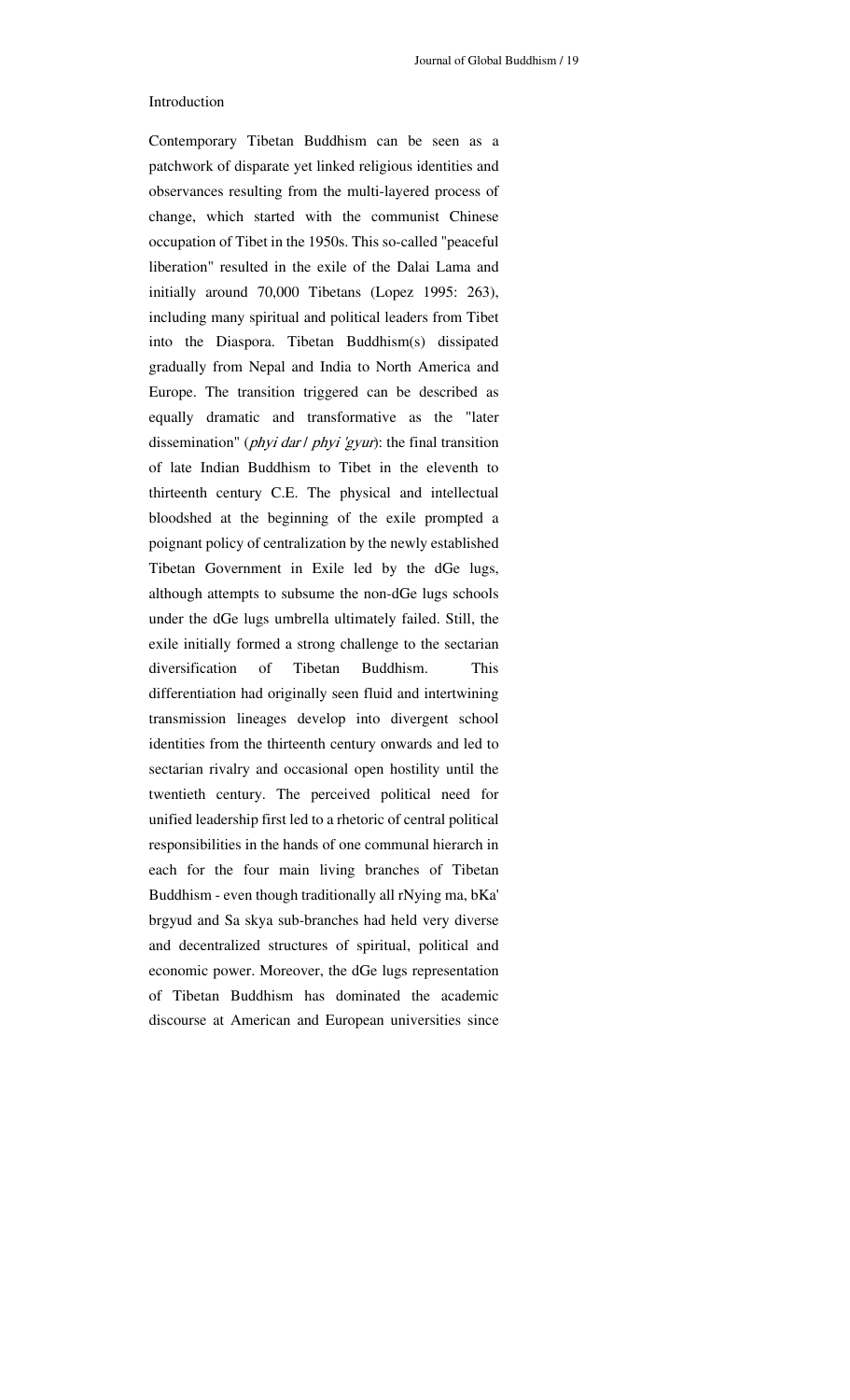the first decades of the exile until today.

Fifty years into the exile, the situation is changing. The political rhetoric has not resulted into large, centralized structures, and it seems that lineal personal affiliation has re-instated itself as the driving force of Tibetan Buddhism(s) rather than ideas of centralized uniformity. Academic discourse, which has long been dominated by the dGe lugs, is slowly diversifying.

In the study of contemporary Buddhism(s) outside of Asia, the categories "ethnic" and "convert" Buddhism(s) are widely used to make a distinction between the expression of migrant Buddhists and the new converts from the respective dominant Western cultural backgrounds. This dichotomy is questionable. Firstly, there are methodological concerns not only due to its binary simplicity, but also because it constructs and emphasizes authenticities and continuities (migration) vs. cultural discontinuities (conversion). Furthermore, from a phenomenological point of view, it does not sufficiently cover movements of preservation vs. movements of reform. Martin Baumann has therefore suggested using the categories "traditionalist" vs. "modernist," although he has admitted that these might only have value for the next decade of research (Baumann 2002a: 62). Moreover, as he himself has conceded (2002a: 59), these categories seem ill-fitting in the case of contemporary Tibetan Buddhism. Thus, it seems justified, as proposed by Paul David Numrich, to cautiously retain the category of "convert Buddhism" for our purposes. For Tibetan Buddhism(s) in transition, the position of lay practitioners and the relationship of Western converts to "tradition and modernity" form decisive challenges.

In Tibetan Buddhism(s)'s process of encountering and inhabiting the "West," the question of monasticism has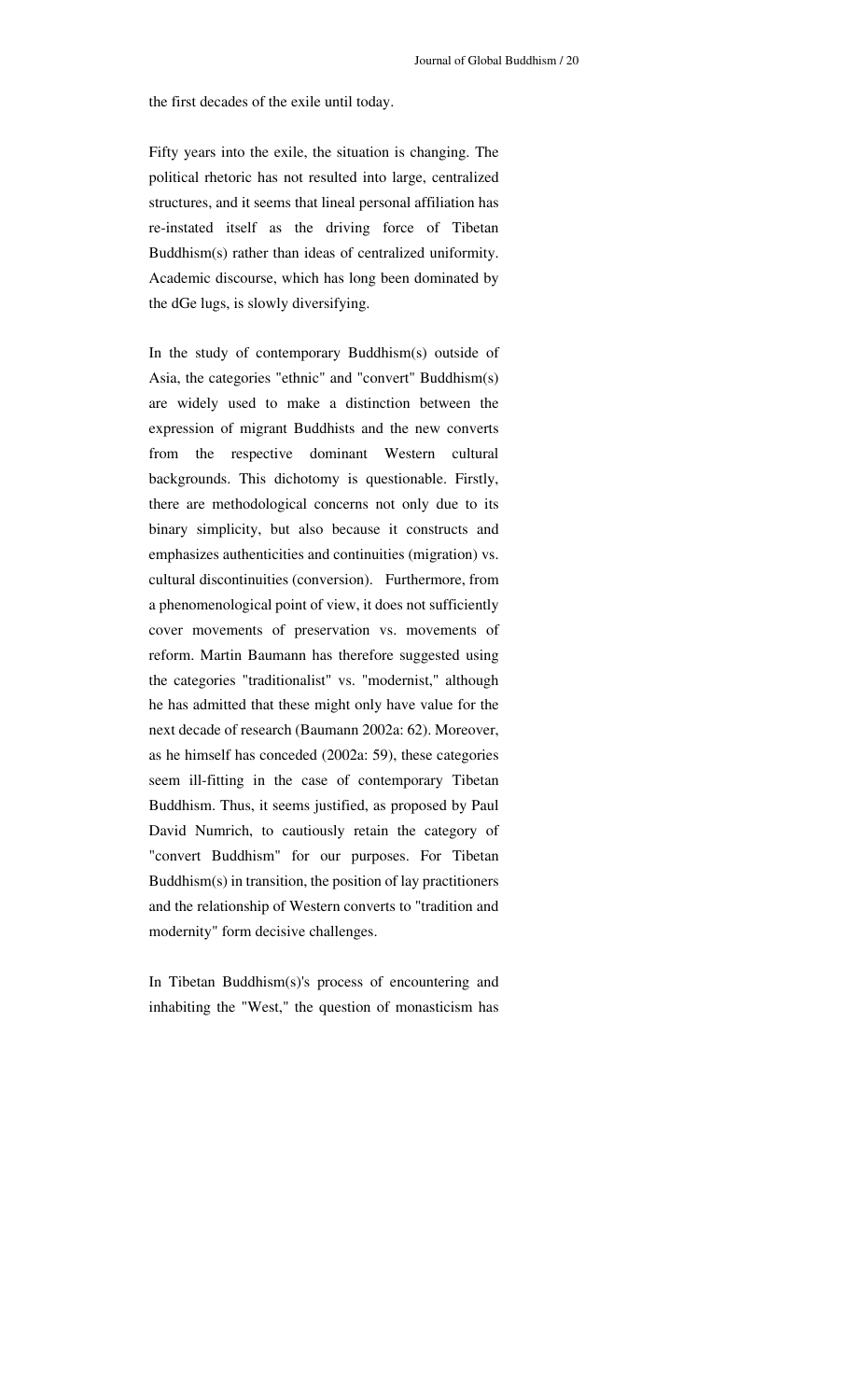become a key issue. Although processes of "positive orientalism" (Tibet perceived as Shangri-La) and self-mystification skillfully used by Tibetans in exile resulted in a very positive reception of Tibetan Buddhist spirituality in general, modern as well as postmodern Western society seems to struggle with structures of traditional Tibetan monasticism that appear more feudal. The need of convert lay practitioners for spiritual instructions and guidance, even in advanced meditation, has formed a unique challenge for "traditionalist" and "ethnic" Tibetan Buddhism. The following analysis focuses on a particular Western Karma bKa' brgyud lay movement, Ole Nydahl's Diamond Way. At the centre of this investigation lie questions of legitimization, continuity and change of this modern Buddhist movement. I argue for a revision of the scholarly discourse on the *Diamond Way* in light of a Tibetan-Buddhist-Studies-based hermeneutics of recovery or trust.

#### Karma bKa' brgyud: Paradigms from the Past

The bKa' brgyud pa's ("oral explanation lineage") and specifically their largest sub-branch, the Karma bKa' brgyud, became important players in the spread of Tibetan Buddhism in exile. The name bKa' brgyud already hints at the importance of the teacher-student relationship, generally constructed as an unbroken lineage of transmission from either the historical Buddha Śākyamuni or a Tantric Buddha as an expression of the dharmakāya, usually Vajradhara. The bKa' brgyud branches trace back to the Indian Mahāsiddhas Tillipa/Tellopāda/Tilopa and Nāḍapāda/Nāropa (eleventh century C.E.) and to the Tibetan translator Mar pa Chos kyi blo gros (1012-97), whose main disciple was the "Great Yogi" Mi la ras pa (1040-1123). The Karma bKa' brgyud, the largest of the four major and eight minor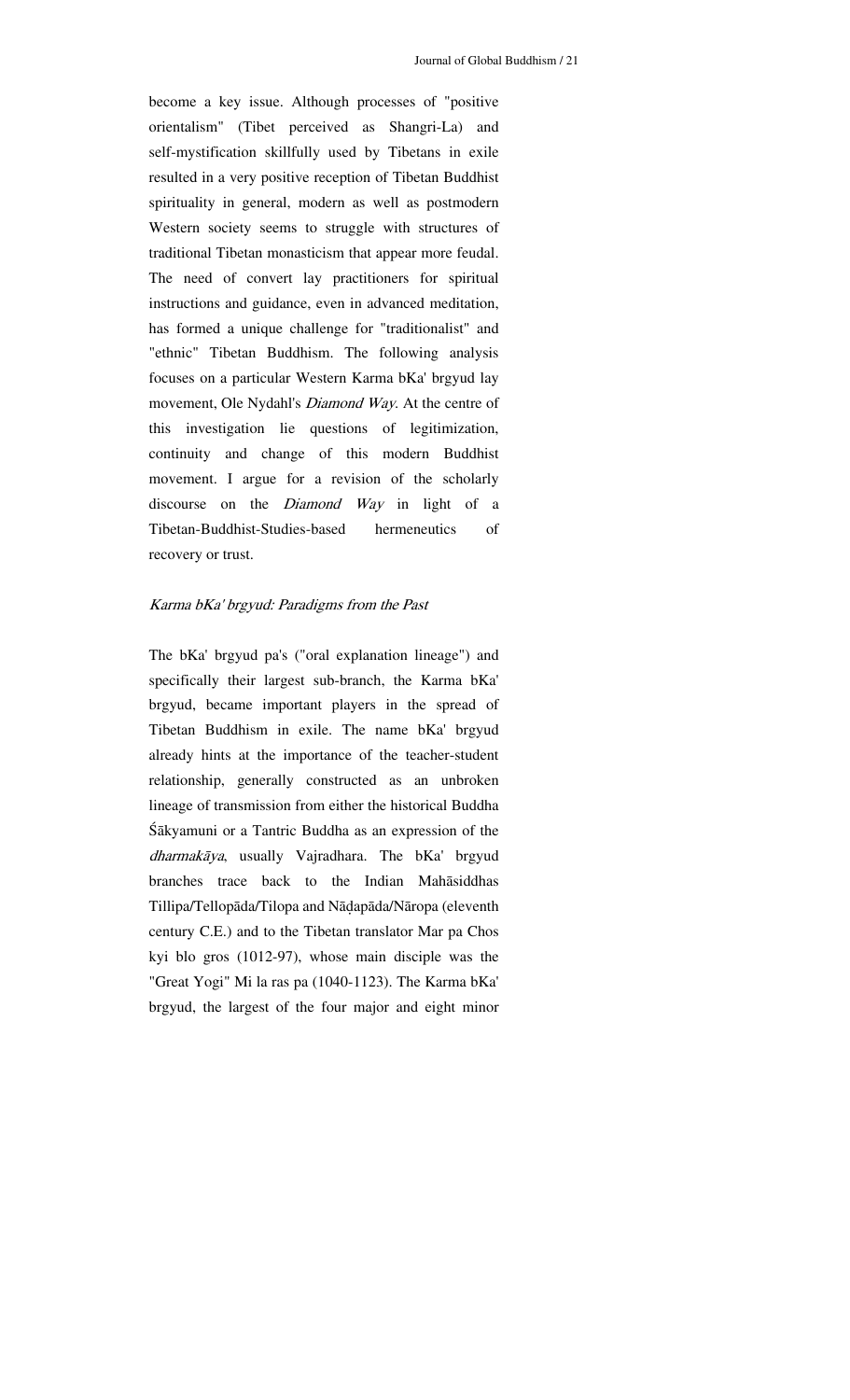Dwags po bKa' brgyud sub-branches, was founded by Dus gsum mkhyen pa (1110-1193). He is thought to be the first of the oldest line of consciously reborn realized masters in Tibetan Buddhism - the line of the Karma pa hierarchs. One special feature of the bKa' brgyud schools is their explicit, close relationship to the late Indian Tantric practitioners called Mahāsiddhas. The teachings and practices of the bKa' brgyud schools are presented as the continuation (by transmission) of this unique form of late Indian Buddhism. Characteristics of this form of Buddhism include the unconventional yogi outside a monastic society, the utilization of transgressive, secretive imagery and practices of power/subjugation (especially in the Mahāyoga Tantra tradition) and sexuality (especially in the Yoginī Tantra tradition) for the realization of non-dual totality called the "Great Seal" (mahāmudrā, Tibetan: phyag rgya chen po): the inseparable union of wisdom/emptiness/space (female) and bliss/compassion (male). During the Tibetan assimilation of late Indian Buddhism, the tradition of the unconventional, non-monastic yogi-practitioner clashed with the establishment of a monastic society. Geoffrey Samuel has described this process using the poles "shamanic" vs. "clerical" (Samuel 1993:  $12-22$ ).<sup>1</sup> The tantric practices of subjugation and cosmic rule and their focus on the yogic body as the microcosmic stage for the macrocosmic totality of enlightened experience were moulded into a monastic system of gradual training. This was later called "*mantra mahāmudrā*" in the lineage of Nāropa. However, sGam po pa favored teaching the Great Seal outside of the tantric, gradual path based on the Sahajayāna of Saraha and Maitripāda / Advayavajra. This path was later called "essence mahāmudrā" and became the continuous subject of inter- and cross-sectarian polemics, most notably with Sa skya Paṇḍita, a proponent of a strictly tantric gradualist approach.<sup>2</sup> Additionally, the heritage of the Mahāsiddhas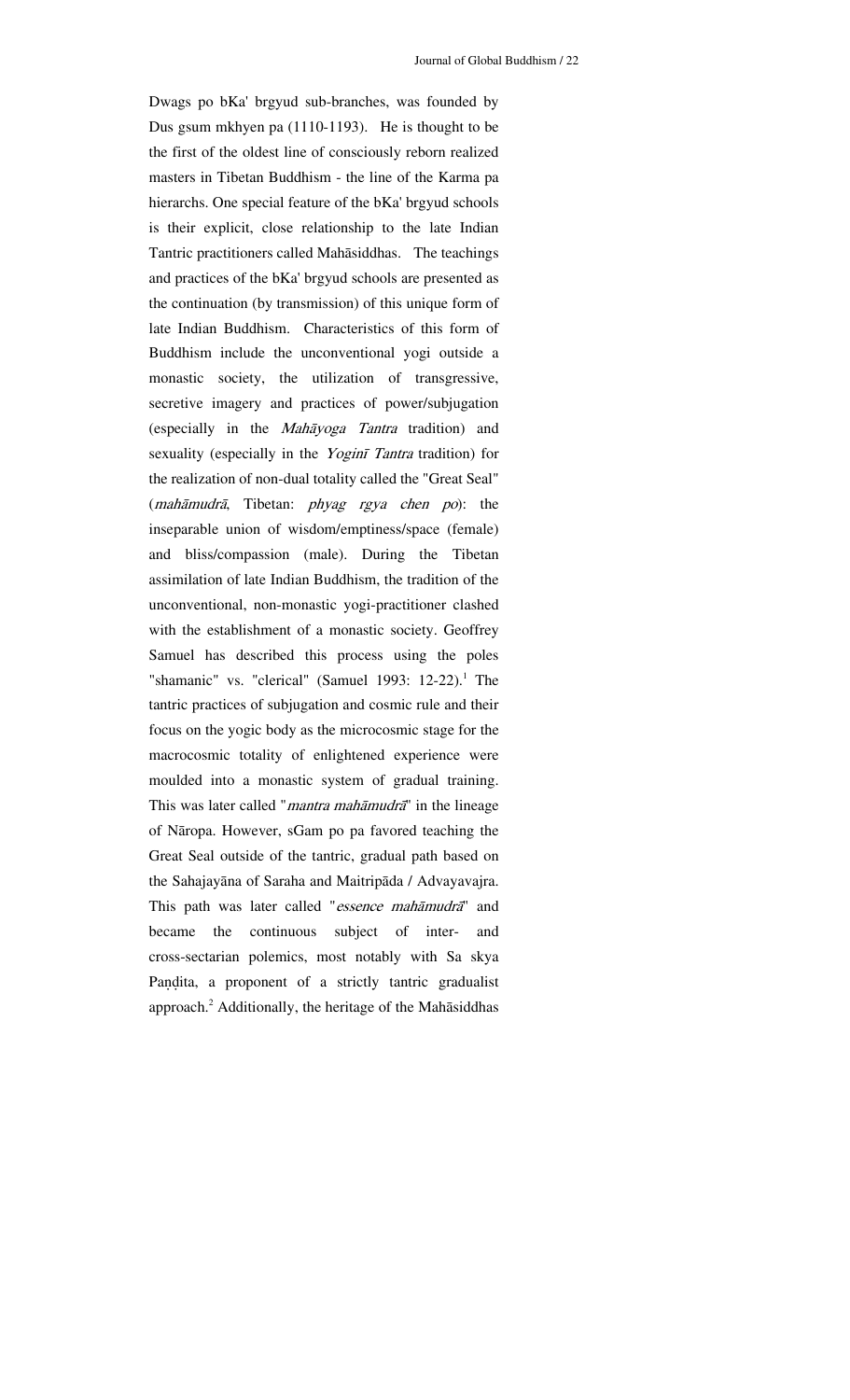continued in a particular bKa' brgyud movement of the fifteenth and sixteenth centuries with the "holy madmen" or "crazy yogis" (smyon pa) such as gTsang smyon He ru ka (1452-1507). Lay practitioners, both patrons and tantric adepts, played a decisive role in the process of assimilation that formed Tibetan Buddhism(s). In the same way, lay people are now playing a key role during the westernization of Tibetan Buddhism(s). The Mahāsiddha / crazy yogi heritage and the medieval Tibetan doctrinal debate about teaching the Great Seal outside of the Tantra prove to be highly relevant historical precedents in the interpretation of unconventional modern/contemporary yogic/lay teachers such as the late Chogyam Trungpa and Ole Nydahl.

#### Ole Nydahl

Unravelling Nydahl's life story is not a straightforward task. Nydahl (\*1941) has given his own account of his life, conversion and subsequent activities as a Buddhist teacher until 1994. His book Entering the Diamond Way (first published in 1985 - second edition 1999), originally written in German, $3$  covers the years of his conversion and Buddhist training in the Himalaya from 1968-1972. His book Riding the Tiger (published in 1992), also originally written in German, picks up the thread with his and his wife's (Hannah Nydahl) return to Copenhagen on 7 October 1972 and describes his activities into the early 1990s.<sup>4</sup>Stylized as autobiographical accounts, these books are the results of a team effort led by Nydahl himself, who drafts, corrects, finalizes, and authorizes the German and English versions of the manuscripts. Nydahl uses this method for all of his books. Still, the core author team designates itself as "TCHO", comprised of Ole Nydahl, Hannah Nydahl (1946-2007), Nydahl's Polish student Tomek Lehnert, and his once long-term girlfriend Cathrin (Caty) Hartung, aided by a further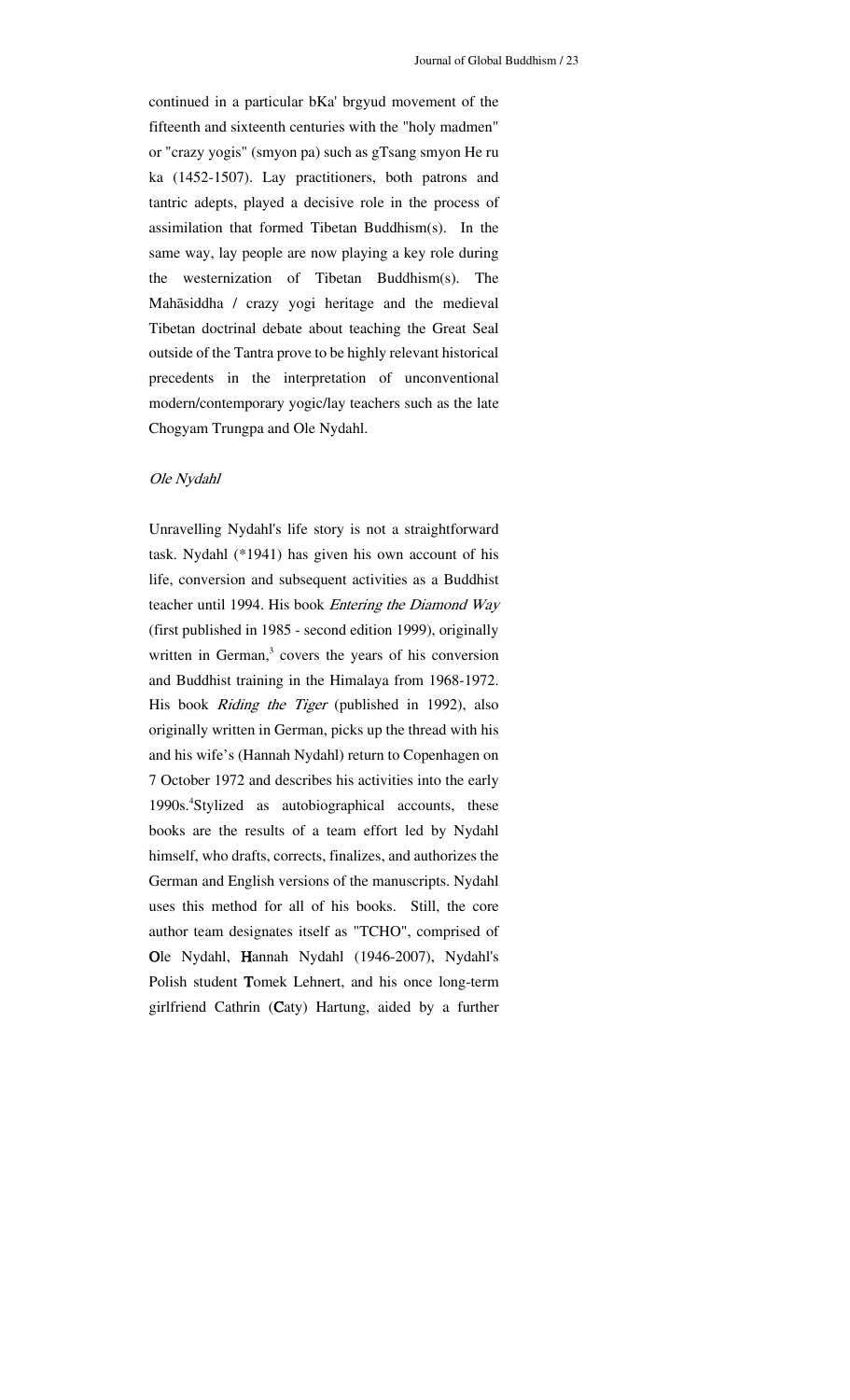circle of volunteers. The books can be described as part of an ongoing hagiographical process consisting of various publications, interviews and especially lectures and courses. Indeed, Diamond Way hagiography and legitimization form an intrinsic part of almost every public lecture given by Nydahl.

Verifiable elements in Nydahl's biography include the following: his middle-class upbringing; his early interest in languages and philosophy; his Hippie years, drugs, drug dealing and boxing, while studying English, German and philosophy at Copenhagen University from 1960-1969 (leaving a Ph.D. on Aldous Huxley uncompleted); his marriage to Hannah Nydahl in 1968; their first journey to Nepal (also in 1968) and the end of their drug dealing carrier in 1969 with four months in prison; Buddhist refuge and meeting the Sixteenth Karma pa in 1969; and his final return to Copenhagen 1972 and the founding of meditation groups, initially in Denmark and Germany. In addition, it can be substantiated that Nydahl received the following important Tibetan Buddhist (rNying ma and bKa' brgyud) transmissions from high lamas: the kLong chen snying thig 'pho ba from A yang sprul sku (1972), the "Six Yogas of Nāropa" (nā ro chos drug, 1975) and the bKa' brgyud sngags mdzod (1976) from the Sixteenth Karma pa, and the Rin chen gter mdzod from Ka lu Rin po che (1983). In a ceremony in 1994, the late sLop dpon Tshe chu Rin po che officially made Nydahl the holder of several Kālacakra transmission lineages in the Buddhist retreat center Karma Guen, Spain.

Standard hagiographical elements include for example Nydahl's childhood visions of his previous life as a soldier-protector in Eastern Tibet,<sup>5</sup> his troubled years and reformation through Buddhism, and his recognition by the Sixteenth Karma pa, Tshe chu Rin po che and himself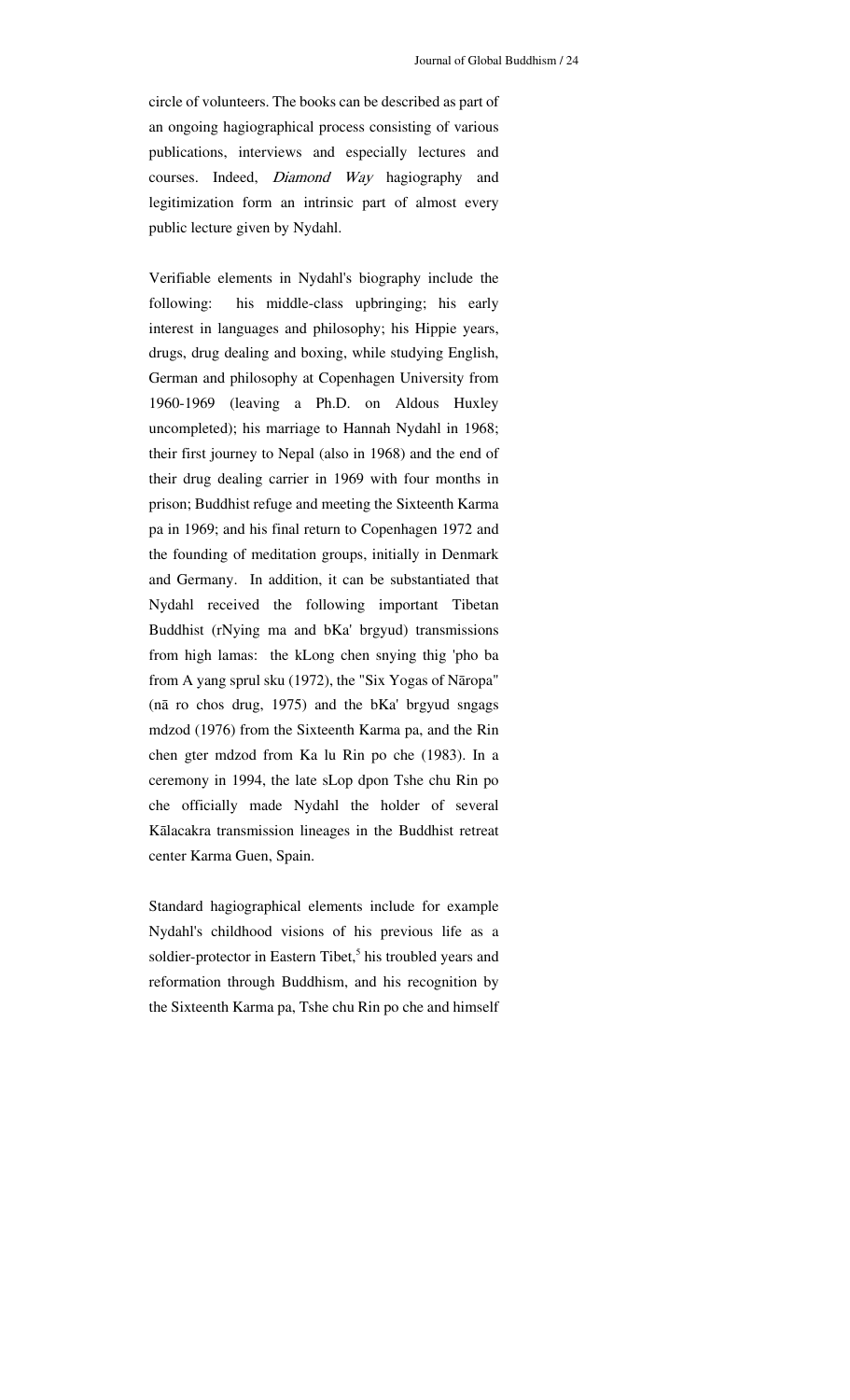#### as a protector or Mahākāla.<sup>6</sup>

Nydahl is apparently a charismatic figure, both personally and as a teacher. Nydahl's activities, however, have attracted criticism, rendering him a controversial figure in contemporary Buddhism. At this point, it is worth noting that Nydahl, both in his books and public lectures, is very open about controversial details in his biography and lifestyle, for example his drug dealing in the 1960s and his sexual promiscuity. In fairness, one should contrast this "lay/yogic" honesty to the rather frequent scandals due to the breaking of celibacy vows in both Tibetan and Western convert monastic contexts.<sup>7</sup> Nydahl's honesty is conducive to a hermeneutics of trust in which biographical elements and personality are interpreted against the background of Nydahl's own understanding of Buddhism. Still, Nydahl's reception (and lack thereof) in recent scholarship is driven by a primarily etic hermeneutics of suspicion. However, the considerable contribution Nydahl has made to the spread of Buddhism among converts in the West can also be analyzed with a hermeneutics of trust and by including the emic parameters of the Tibetan Karma bKa' brgyud tradition.

#### Diamond Way

Ole Nydahl's Diamond Way is, in Lionel Obadia's words, a "Western-style, lay-oriented branch of the Tibetan Karma bKa' brgyud school of Buddhism" (Obadia 2002b: 182). As of August 2008, the organization consists of over 586 centers in fifty-five countries worldwide.<sup>8</sup> An approximation of the number of Nydahl's adherents has to remain rather speculative, but the total of paying memberships in the different national organizations can be estimated conservatively at 15,000, with perhaps a total of 70,000 students in the grey areas between devoted followers and casual sympathizers. For example, in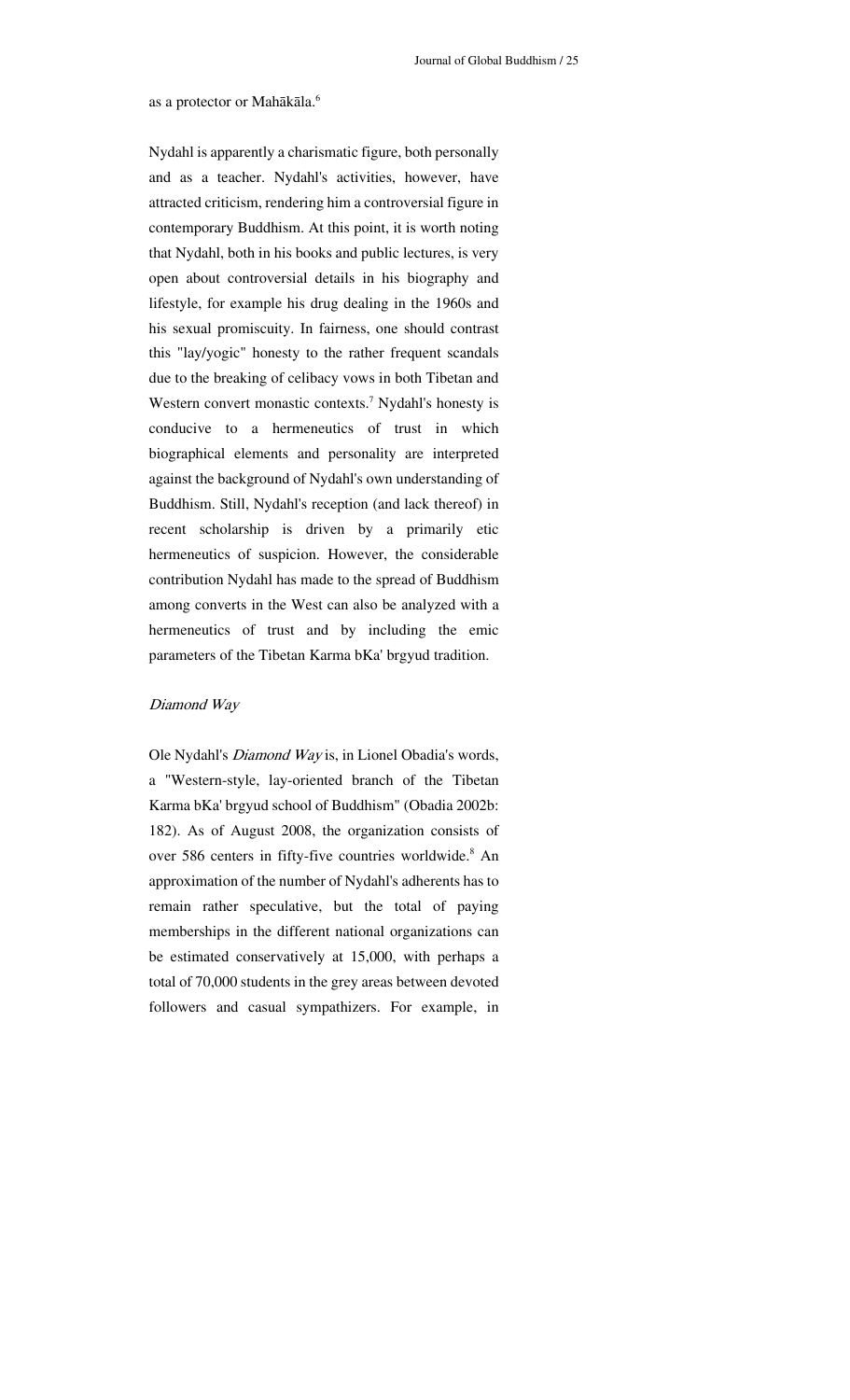Germany - one of the countries with the largest number of Diamond Way followers - the German Buddhist Union (DBU) estimates that the number of regular visitors of *Diamond Way* centers and groups is  $20,000$ .<sup>9</sup> The German *Diamond Way* umbrella association "Buddhistischer Dachverband Diamantweg", or BDD, estimates its (paying) memberships at  $6,000$ .<sup>10</sup> As of October 2008, the Diamond Way Buddhist Network  $News$  (DWBN news) e-mail list has 10,000 subscribers.<sup>11</sup> A total of 4,500 participants attended the 2008 international meditation course at the newly purchased "Europe-Center."<sup>12</sup> Nydahl himself has stated that he has given one of his trademark special teachings, the transference of consciousness at the moment of death (Tibetan: 'pho ba), to around 70,000 people.

The *Diamond Way* can be meaningfully interpreted in sociological terms as a "movement" and as an "organization." Groups and centers form a network tied together by regional and national umbrella organizations of diverse legal organizational status. The mission statement of these communes is laid out in the presentation of the new Europe Center:

Diamond Way Buddhism is built on an international network of friendship and idealism. We master the greatest challenges, because we: - all work together for the benefit of all beings; - make the best out of every situation, flexibly; - bear our responsibility, free from hierarchies.<sup>13</sup>

Instead of hierarchies, "friendship and idealism" are supposed to lead to what Nydahl likes to call "meritocracy." In a 2003 lecture series on "centers and their functions" in Edmonton, he called these "flat hierarchies" the "principle of the soft middle." Centers are meant for what could be called the critical elite, and their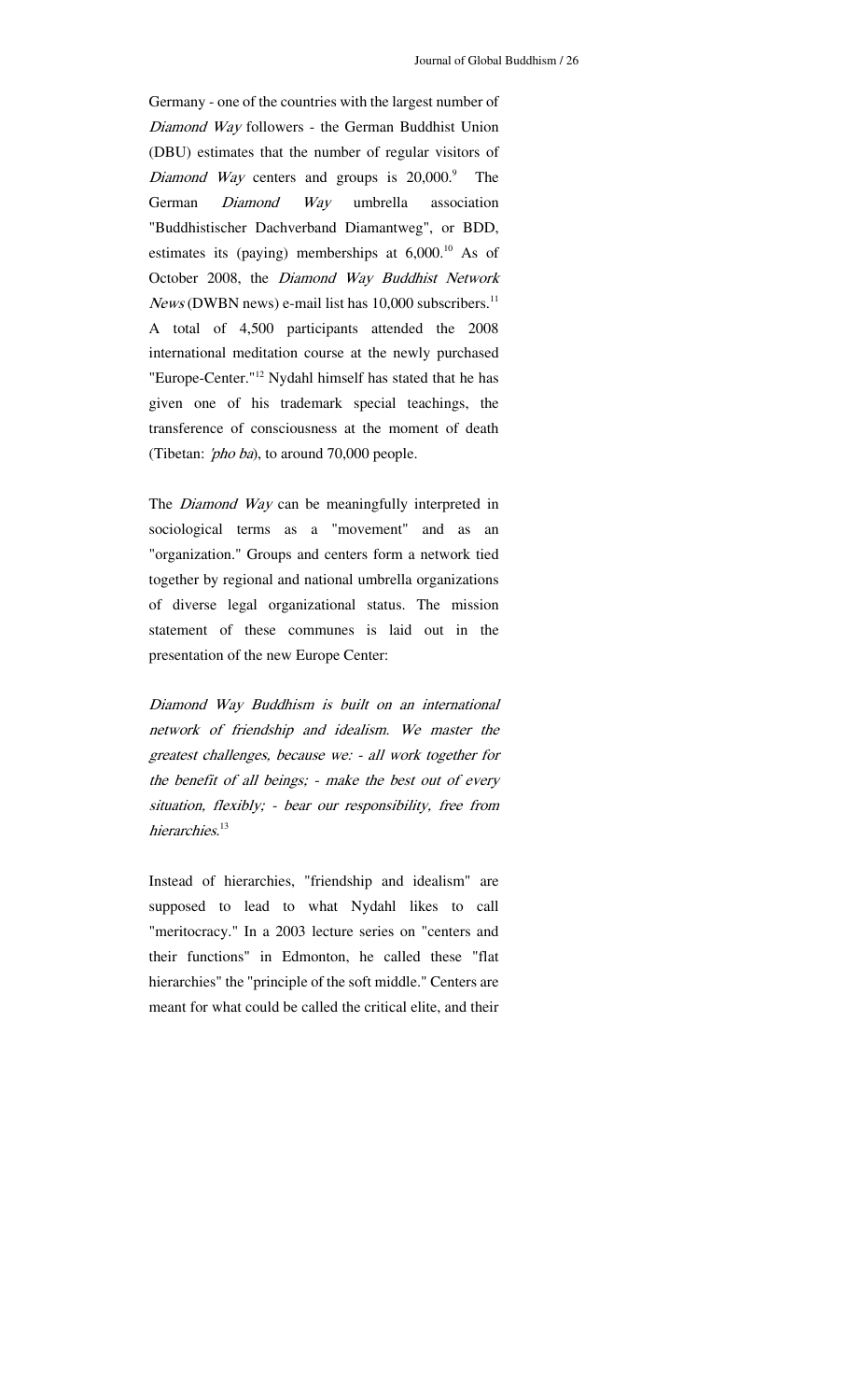function is "to offer a spiritual way to those who are too critical and independent for anything else" (Nydahl 1995: 25). However, claim and reality do not always correspond, and one obvious reason that Nydahl has such an intense global traveling schedule is to keep in touch with his 500+ centers. The same is true for his circle of International Traveling Teachers who visit the centers and (are encouraged to) report back to Nydahl. Via a hermeneutics of suspicion, one could perceive a missionary drive here, as well as empire building and a discourse of power. Via a hermeneutics of trust, one could see a genuine endeavor to benefit beings. The question whether the *Diamond Way* needs to be analyzed in sociological terms as a proselytizing or missionary movement is complicated by the fact that in its "doctrinal dimension" (in Smart's terms), it adheres strictly to the Buddhist rhetoric of non-proselytizing. Additionally, the *Diamond Way* rhetoric clearly displays the same sort of soteriological elitism (or snobbism), which characterizes most of Buddhism. On the other hand, this finding is in paradoxical contrast to its "organizational dimension"; by its own parameters of growth, the Diamond Way is clearly a rapidly expanding and especially in Central and Eastern Europe - extremely successful movement. This in itself might warrant the label of a missionary religious movement.<sup>14</sup>

One further issue worth analyzing in the *Diamond Way* is the center of power around Nydahl himself. Nydahl has shared more and more practical responsibilities with his inner circle who draft and co-author his books, control access to Nydahl in the scant time available outside of public lectures, organize his travels and receive and answer his e-mails. Although Nydahl sees himself just as a "program" teaching Buddhism<sup>15</sup> and a "Buddhist manager" for his centers, he has delegated much organizational power to this inner circle. Until recently,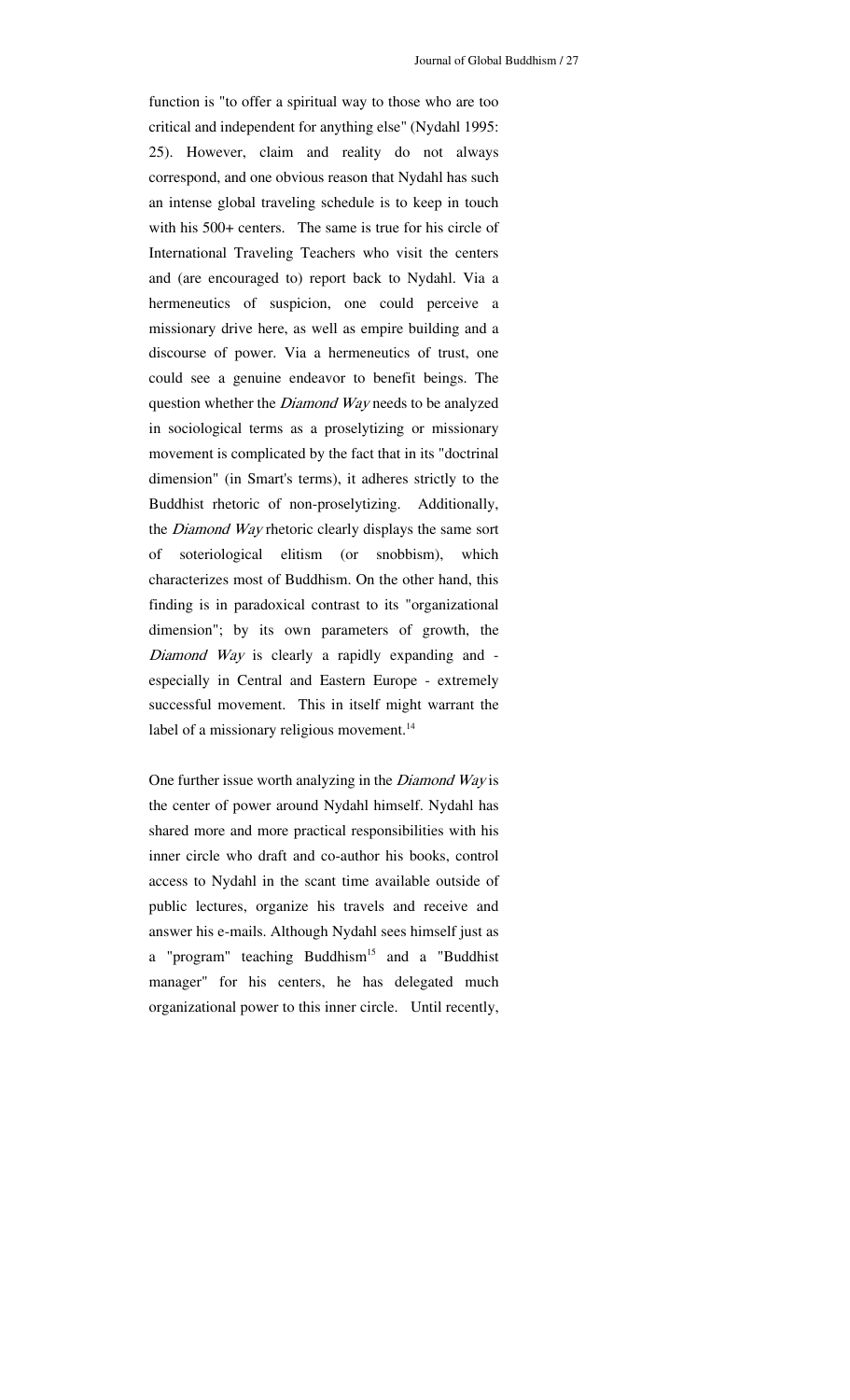he worked closely with his wife Hannah, who kept important contacts with the "ethnic" Karma bKa' brgyud in Asia. Nydahl travelled either with her and/or his second main consort Cathrin Hartung. The situation changed after the publicly announced end of the intimate relationship with Hartung in 2004 and the death of Hannah Nydahl in spring 2007. Additionally, the fourth pillar in the core team "TCHO", Nydahl's close student Tomek Lehnert, finally dropped out in August 2007 due to serious health problems, having only returned that very year following previous time out. At the International Center Meeting on 24 August at the Europe Center, Nydahl explicitly called Hartung the "organizer" and the "practical guide," while reserving the "spiritual guidance" for himself. And true enough, neither Lehnert nor Hartung have ever made claims of realization. Still, both have held (and Hartung still holds) key functions of power and leadership, which occasionally clash with the demands of spiritual guidance and realized leadership. The question of power within the *Diamond Way* will play a role in the concluding assessment of Nydahl's legacy and its future.

#### Re-Interpreting the Diamond Way

It is surprising to realize how little academic research has been done on a worldwide organization whose adherents form the largest number of convert Buddhists in many European countries and possibly the largest convert Buddhist movement in the whole of Europe and South America. This lack of research might partly be due to the fact that the *Diamond Way* is still of rather negligible relevance in France and the Anglo-Saxon world. Another factor is the academic bias, especially in current North-American Buddhist and Tibetan Studies, whose scholars/practitioners overwhelmingly come from the dGe lugs school or the more vocal other side of the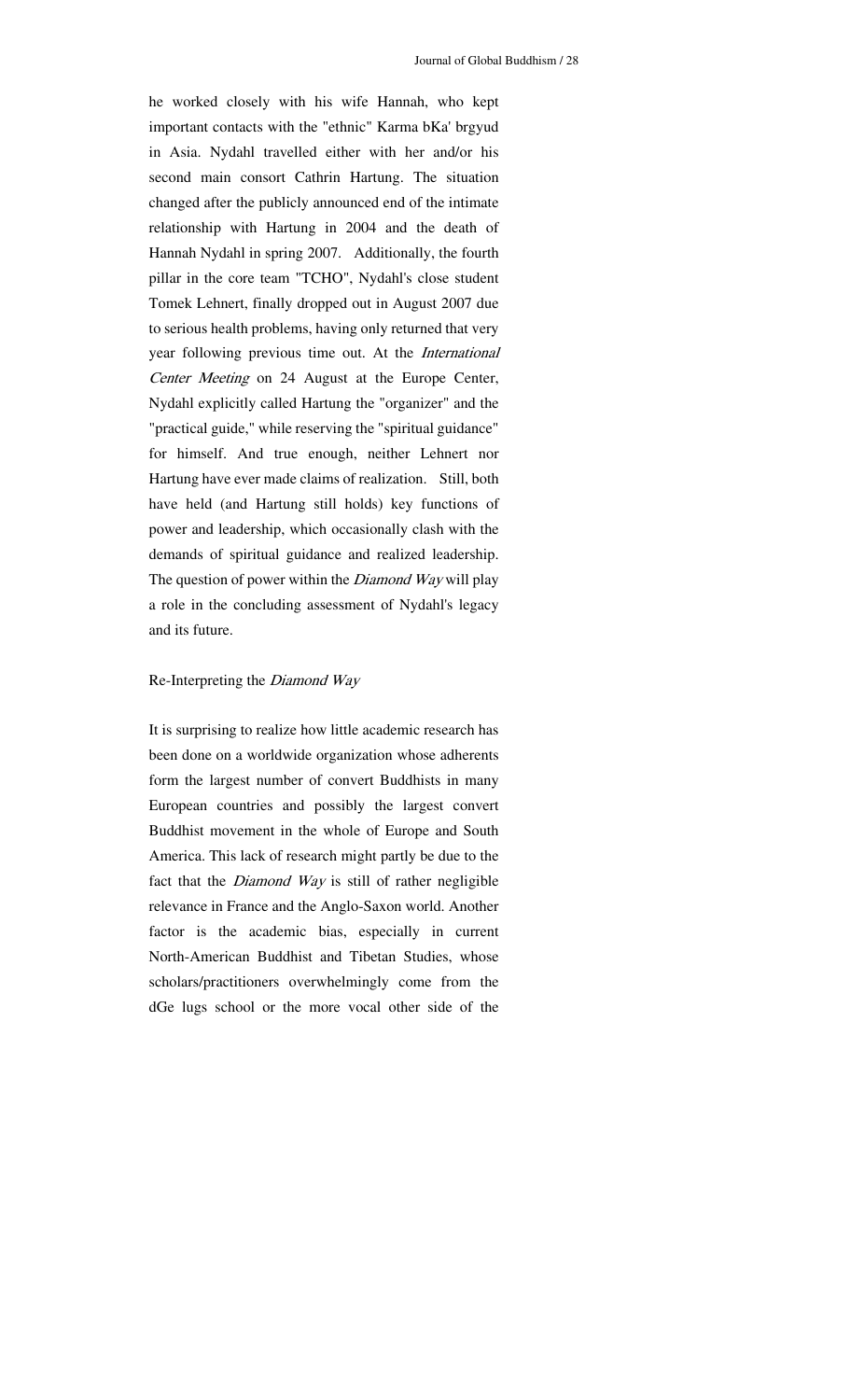divided Karma bKa' brgyud community. They are supported by large and influential Buddhist publishing houses such as the dGe lugs-associated Wisdom and Snow Lion and institutions such as the Tsadra Foundation. In the controversy about the recognition of the Seventeenth Karma pa hierarch, this group favors one-sidedly the Si tu pa candidate, Urgyen Trinley (O rgyan 'phrin las), who is recognized by the surprising alliance of the Chinese occupants of Tibet and the Dalai Lama. The supporters of this candidate try to monopolize the academic and public discourse by attacking or ignoring Thaye Dorje (mTha' yas rdo rje), the candidate supported by Nydahl and his *Diamond Way*; Thaye Dorje was recognized by the "Red Hat Karma pa," the Fourteenth Zhwa dmar pa hierarch. The latter is, after the Karma pa, the second in the Karma bKa' brgyud hierarchy. Commenting on this ongoing academic partisanship, the Fourteenth Zhwa dmar pa has coined the term "package believer" for those Western supporters who, in their bias, "fail to examine the details of any given situation."<sup>16</sup> One example of this climate of scholarship is the embarrassingly biased entry "Karma pa" by Andrew Quintman in the American, 2004 Encyclopedia of Buddhism. This entry is illustrated solely and programmatically by a large picture of the Chinese candidate as the Seventeenth Karma pa (p. 418). It is clear that the author intentionally misleads when he anecdotally mentions the schism only as a dispute about the recognition "by a small number of followers" (p. 419) and when he also wrongly attributes the support of the majority of the Western Buddhist community to the Chinese candidate. In fact, it can be argued that most Western (though not US) Karma bKa' brgyud followers support the Zhwa dmar pa candidate. In contrast, the British 2007 Encyclopedia of Buddhism demonstrates better editorial choice.<sup>17</sup>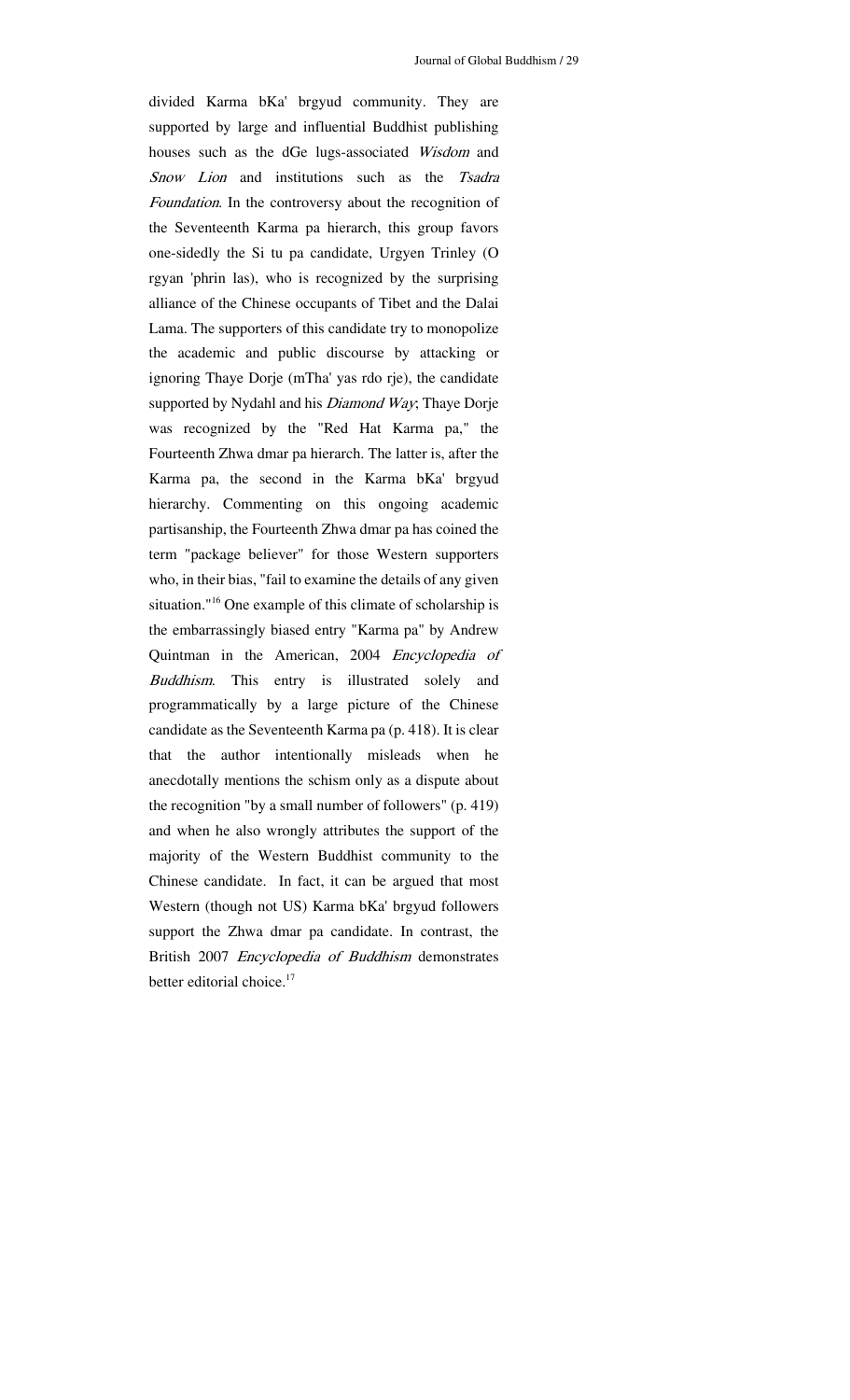Nydahl's reception in academia begins with a critical paragraph in Stephen Batchelor's 400-page work on Buddhism and the West (published in 1994). A Buddhist teacher and westernizer of Buddhism himself, Batchelor describes Nydahl as "one of the Karmapa's most effective, albeit controversial, agents in Europe", a "sun-tanned Viking" projecting an "ecstatic, sensuous version of Tantric Buddhism," whose approach shows "fundamentalist and sectarian overtones" (p. 115). Helen Waterhouse's balanced study on the impact of the undecided Karma pa controversy on a local English west country sangha (Bath) refers to Nydahl as a "loyal disciple" of Zhwa dmar pa and acknowledges his influence in Germany (Waterhouse 1995).

The few more recent references to Nydahl in academic research also mention the mixed reception of Nydahl's personal style, political views,<sup>18</sup> and his alleged spiritual elitism.19 Martin Baumann has asked legitimate questions about some Western peculiarities of the Diamond Way, such as the election and education of the so-called Traveling Teachers. In this context, he criticizes the *Diamond Way* and its "Westernization" of Buddhist transmission and warns of diluting the teachings "into a form of 'instant-Buddhism'" (Baumann 2005: 377). In an earlier sociological study devoted to Kagyu converts in Germany, Eva Saalfrank noted the same criticism of "instant-enlightenment" and "instant-Buddhism" referring to Nydahl's teaching of advanced tantric practices (Saalfrank 1997: 138).

Hence, the little recent academic attention Nydahl has drawn so far come, interestingly, from European sociologists of religions who specialize in New Religious Movements and Contemporary Religions/Buddhism(s). The neglect of Modern Tibetan Buddhist movements by classically trained Tibetologists is deplorable; the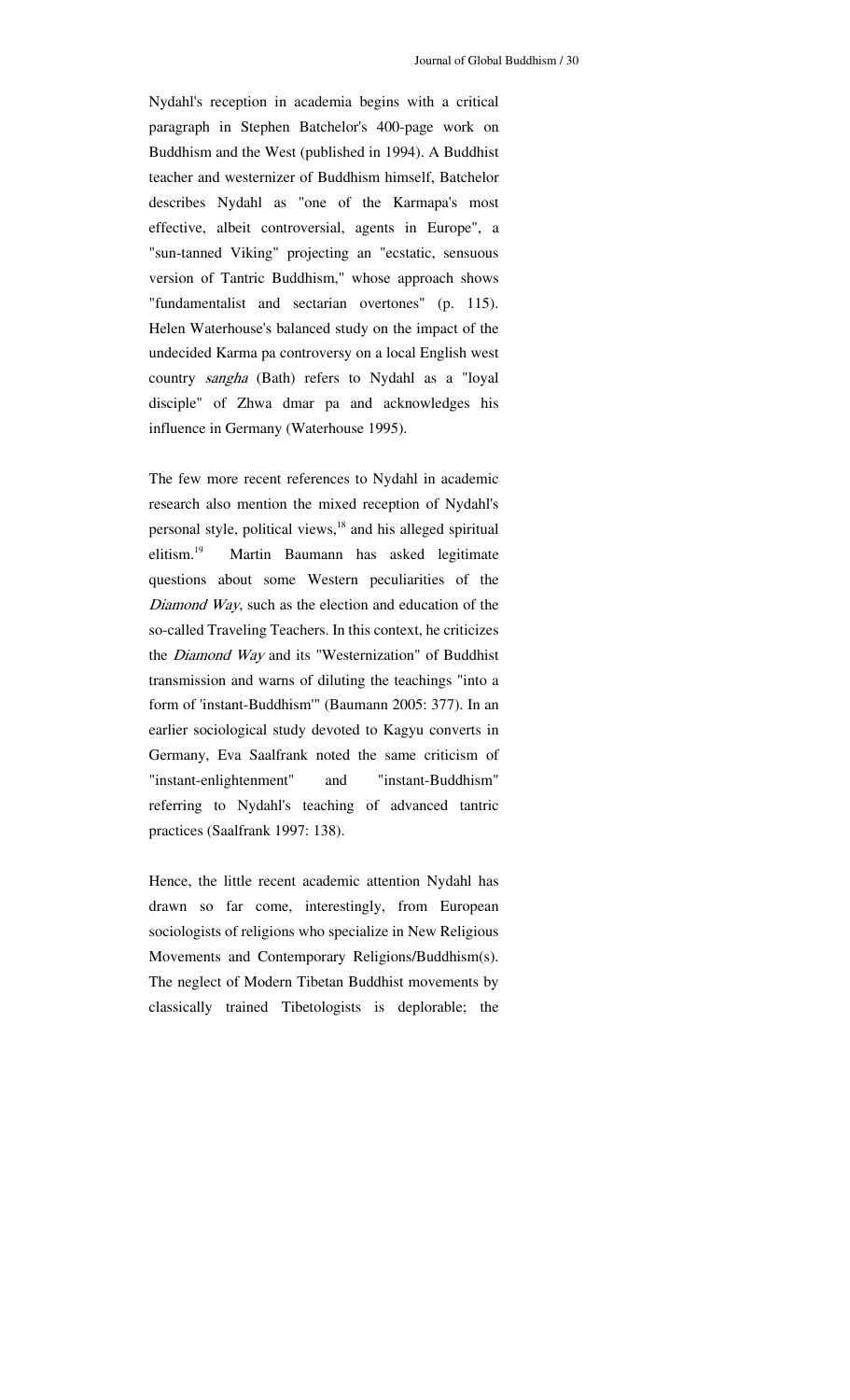historical-critical methodology of Tibetan Studies can complement sociology and anthropology and add greatly to the discourses about authenticity and legitimization of movements such as Nydahl's Diamond Way.

#### A New Reading of the Diamond Way

The few, fleeting academic comments are predominantly and understandingly made from the angle of a "hermeneutics of suspicion," to use Ricoeur's terminology. In the following, when employing a "hermeneutics of trust", I argue that Nydahl's activities can be meaningfully interpreted within the emic paradigms of Tibetan Buddhism.

Nydahl consciously propagates his Diamond Way as lay and yogi Buddhism. In his introductory lectures as well as in his key publication The Way Things Are, which appeared in 2008 in revised form, he always adheres to conventional Tibetan hermeneutics of Buddhist diversity in terms of Three Turnings of the Wheel of Dharma. Here, he attributes monasticism to the first level of Buddhist teachings, the "Small Way" level, stressing cause and effect (karma), avoidance of disturbing emotions and outer promises. He sees laicity on the second level, Mahāyāna, stressing wisdom and compassion, idealist activity and transforming disturbing emotions. He sees the third level, the Diamond Way, progressing to the yogi ideal, emphasizing identity with enlightenment and behaving like a Buddha until one is a Buddha. These levels do not relate simplistically to different Buddhisms rather to levels of what Nydahl terms the "pillars" of view, meditation and application / conduct. These levels are to be applied to the best of one's ability in every single circumstance. The superiority of the lay and yogi approach is concisely formulated in an interview given by Nydahl in 2001, entitled "Crazy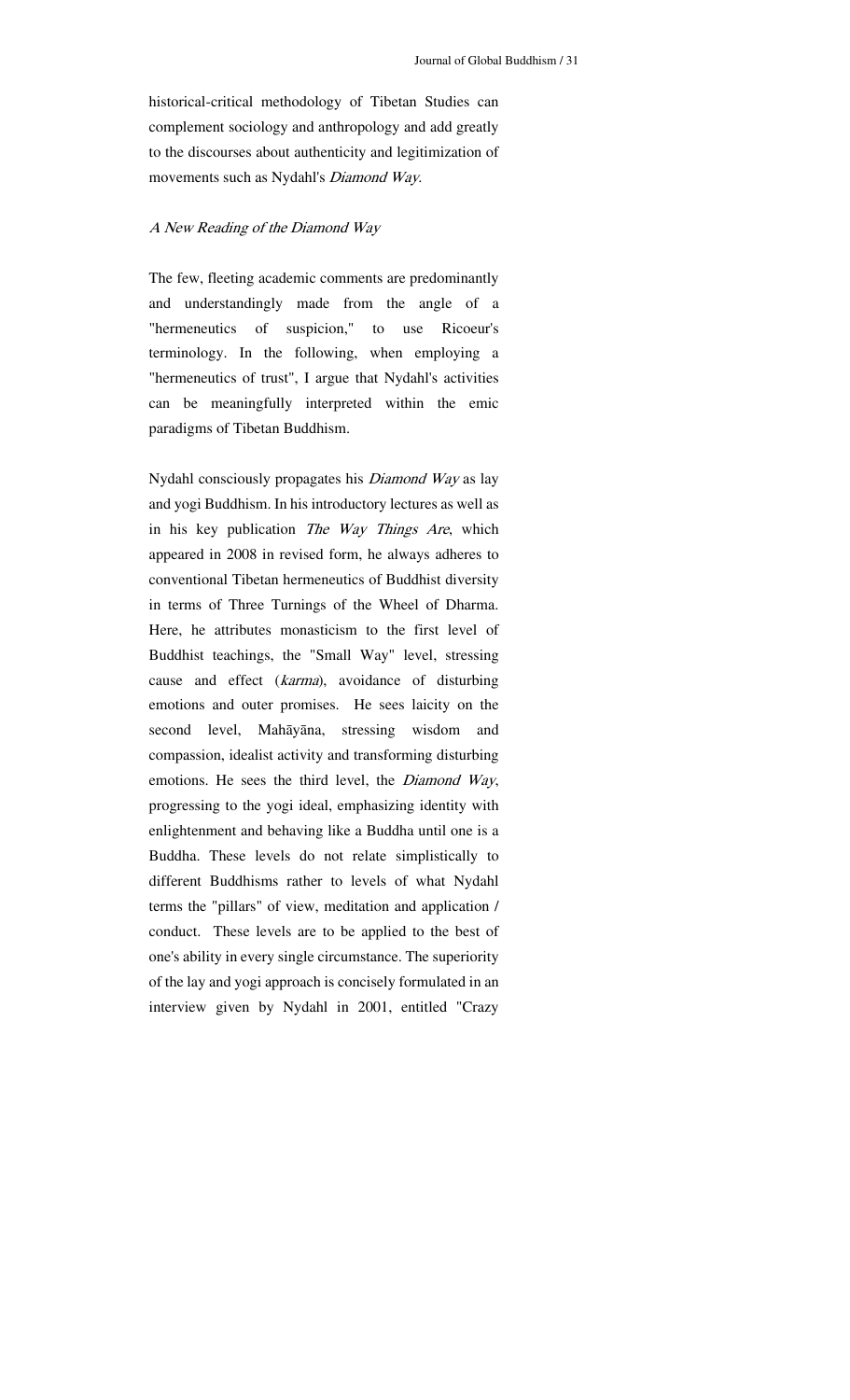Wisdom," which has been translated into several languages. It appeared first in an abridged English version in 2003 and finally in 2004 in an unabridged German version. Here, Nydahl simply asserts, "If one can speak of any hierarchy in the Diamond Way, we surely have the yogis on top" (p. 52). At the same time, when referring to a standard classification of the traditional number of 84,000 lessons the historical Buddha supposedly gave, Nydahl maintains that the 21,000 sūtric lessons are especially intended for lay people, while the 21,000 teachings on vinaya - rather obviously - relate to monastics (Nydahl 2008a: 66).

In his 2000 article "Changing the Face of the Sangha", Nydahl links Buddhist laicity explicitly with Western modernity and values:

What opens the needed new dimensions and possibilities for growth today, when Buddhism increasingly inspires the West, is our empowered lay practitioners, who are now freer than ever to utilize life's possibilities. Democracy, transparency, education, critical thinking and the Internet all enable beings to share and partake in Buddhist information and fit it into their lives. For these reasons, Buddhism now reaches many in relevant and convincing ways, and one may talk of a recent landslide of interest in mind's potential in Western democracies. (Nydahl 2000: 32)

Nydahl's self-identification and legitimization as a Western Karma bKa' brgyud lay teacher stems from his interpretation of the mission given to him by the Sixteenth Karma pa. His frequently repeated autobiographical authorization account - a decisive part of the continual hagiographical tradition he and his inner circle are writing and rewriting - claims that the late Karma bKa' brgyud hierarch had given Nydahl the West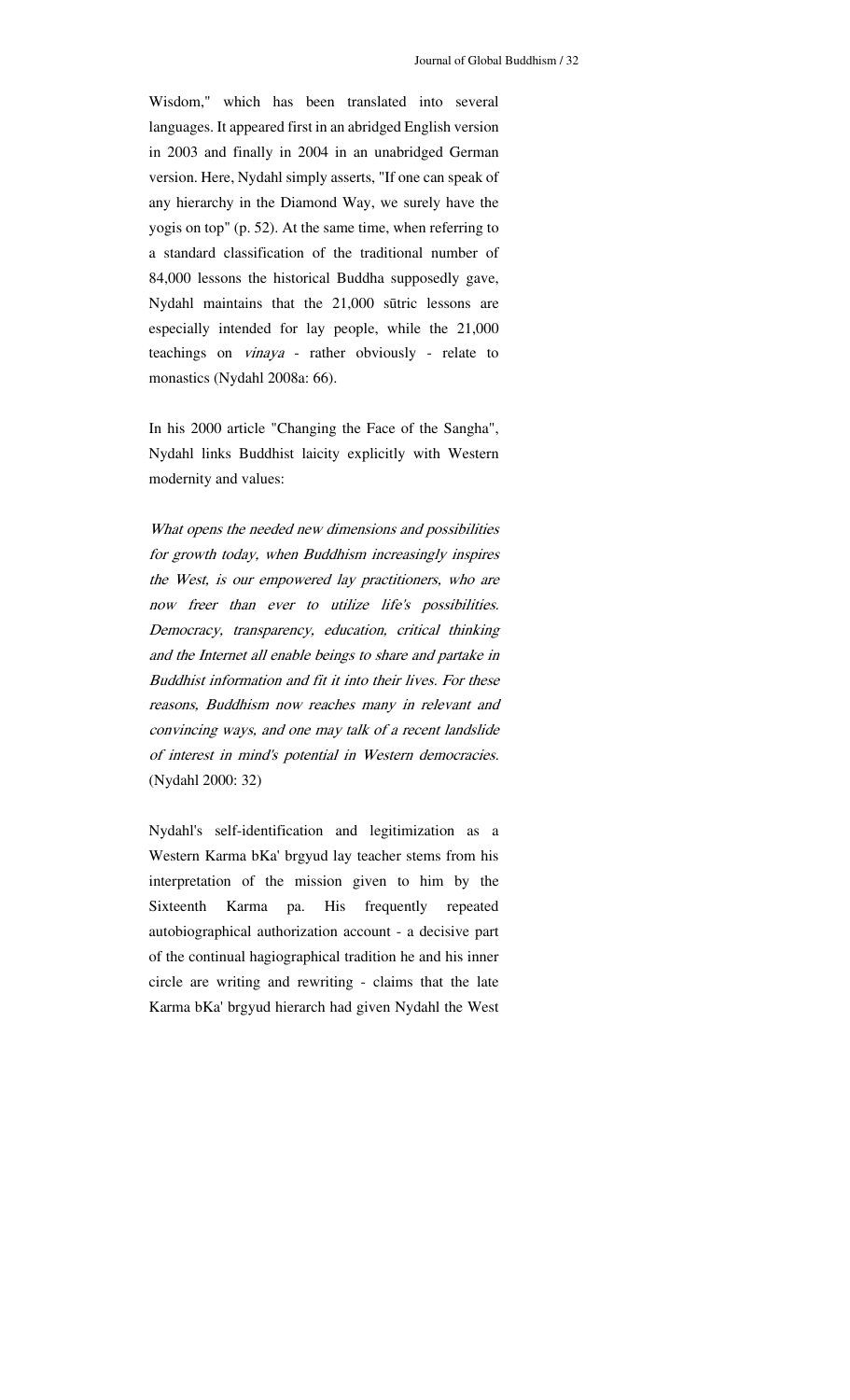as field of (lay) conversion. The exception to this was France, which was reserved for the continuation of the Karma bKa' brgyud monastic traditions in the West. In just one of the numerous oral and published examples of this legitimization account, Nydahl asserts in a characteristically succinct way: "He [Karmapa] gave Hannah and me the Western world, minus France, and also responsibility for lay Buddhism. He gave France to Gendun Rinpoche and the monasteries there" (Nydahl 2003: 52).

Although acknowledging the rich monastic heritage of the Karma bKa' brgyud, it is clear that Nydahl sees lay Buddhism as the Buddhism of the future in the West. He favors the lay practitioner who earns his/her own money, has a family and, while not avoiding the struggles of everyday life and human relationships, adopts the yogi view that expresses itself in their meditation practice, dharma work and dharma travel. The imperative of laicity has been recently broadened to include the policy that all Diamond Way students of Nydahl who travel and teach in his centers ("Traveling Teachers") work for the dharma as volunteers, that is they have to sustain themselves and earn their livelihood independently of the sangha, usually through paid employment.

Nydahl links himself explicitly to the Mahāsiddha tradition in the key interview "Crazy Wisdom," which appeared in several languages. One of Nydahl's most influential Tibetan mentors and supporter of his activities in the West, his first refuge Lama, Lopon Tsechu Rinpoche (sLob dpon Tshe chu Rin po che, 1918-2003), also interpreted Nydahl's activity explicitly in the context of the Mahāsiddha tradition and the yogi/accomplisher. In an interview given in the context of a tantric blessing-initiation (rjes gnang) into the eighty-four Mahāsiddhas on 21 May 1997 in Karma Guen, Spain, he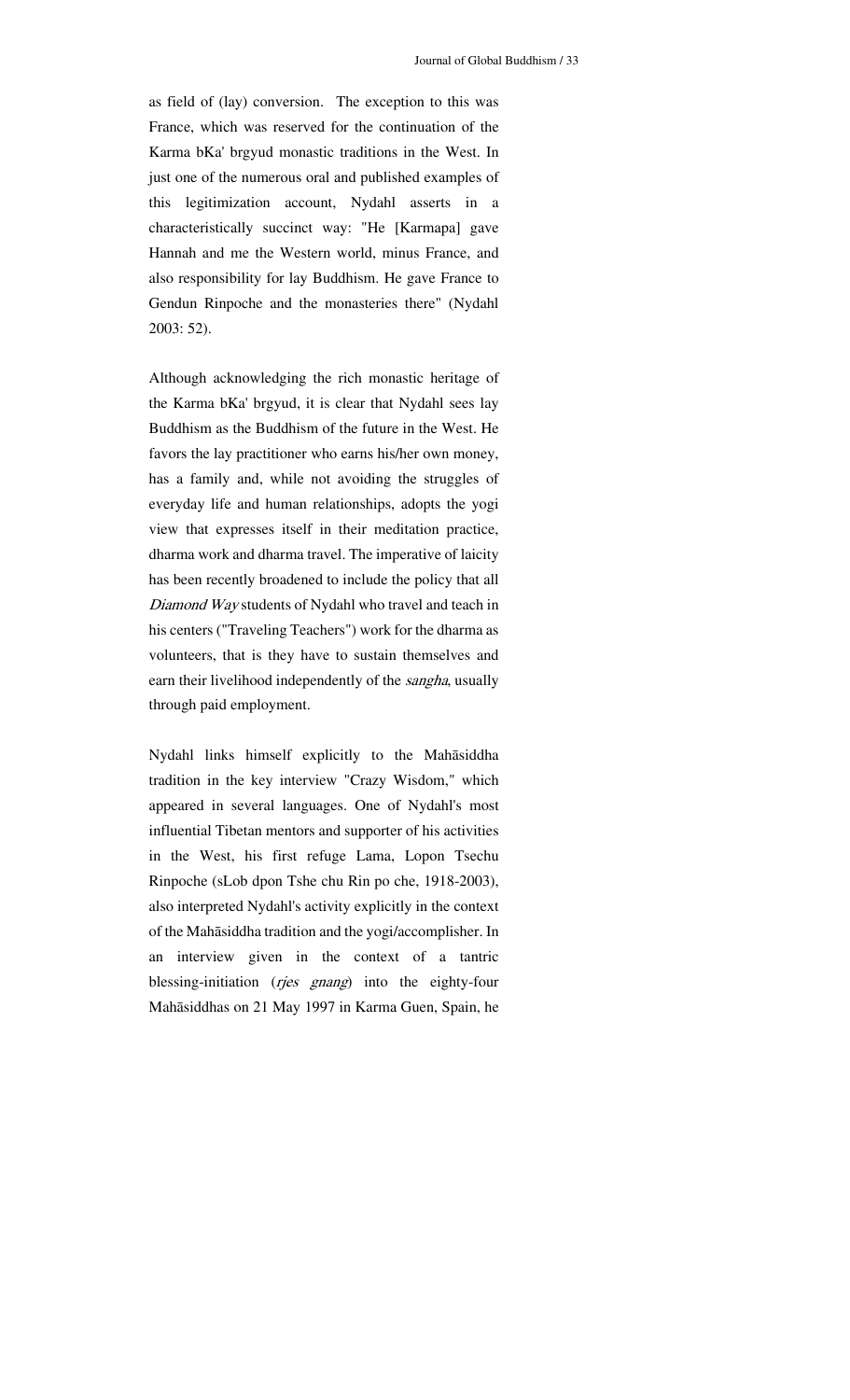reflects on Buddhism in the Western world and Nydahl's activities:

Almost all of the 84 Mahasiddhas followed the Lay Way, only a few of them were monks and nuns. Nowadays, the Lay Way is natural and beneficial for many people. It is my opinion that LAMA OLE NYDAHL's approach is really able to benefit a great number of beings. The teachings were given in order to benefit beings. This is the purpose of the teachings. They must touch us, change our state of mind, help us understand the workings of cause and effect, and change our lives in a positive way. LAMA OLE's work does exactly this. Not only does he benefit many beings by teaching them the great Vajrayana practise of Phowa, he also constantly approaches others and benefits them by changing their lives in a positive way. I support and value his activity in every way (Tsechu Rinpoche 2004: 15).

In the context of Nydahl's "yogi style," controversies arose pertaining both to Nydahl himself and the emulation of his style by his often more devoted than critical students. In a 1997 German interview, Nydahl freely admits that part of the controversy is due to his personal polarizing style. He explains that he enacts his function as a Buddhist protector (Nydahl 1997: 31). Many points of controversy relate to the enactment of the lay-yogi element in the *Diamond Way*.<sup>20</sup> Just how relevant the lay/yogi/mahāsiddha narrative is for Nydahl and the Diamond Way is demonstrated by the fact that this very statement by Tsechu Rinpoche was quoted on 12 August 2008 in Hartung's eulogizing inauguration speech of the new international hub of the Diamond Way organization, the Europe Center in Hochreute near Immenstadt. Hartung introduced this quote with the programmatic statement: "Your life story is evidence that the trust in the Sixteenth Karma pa in combination with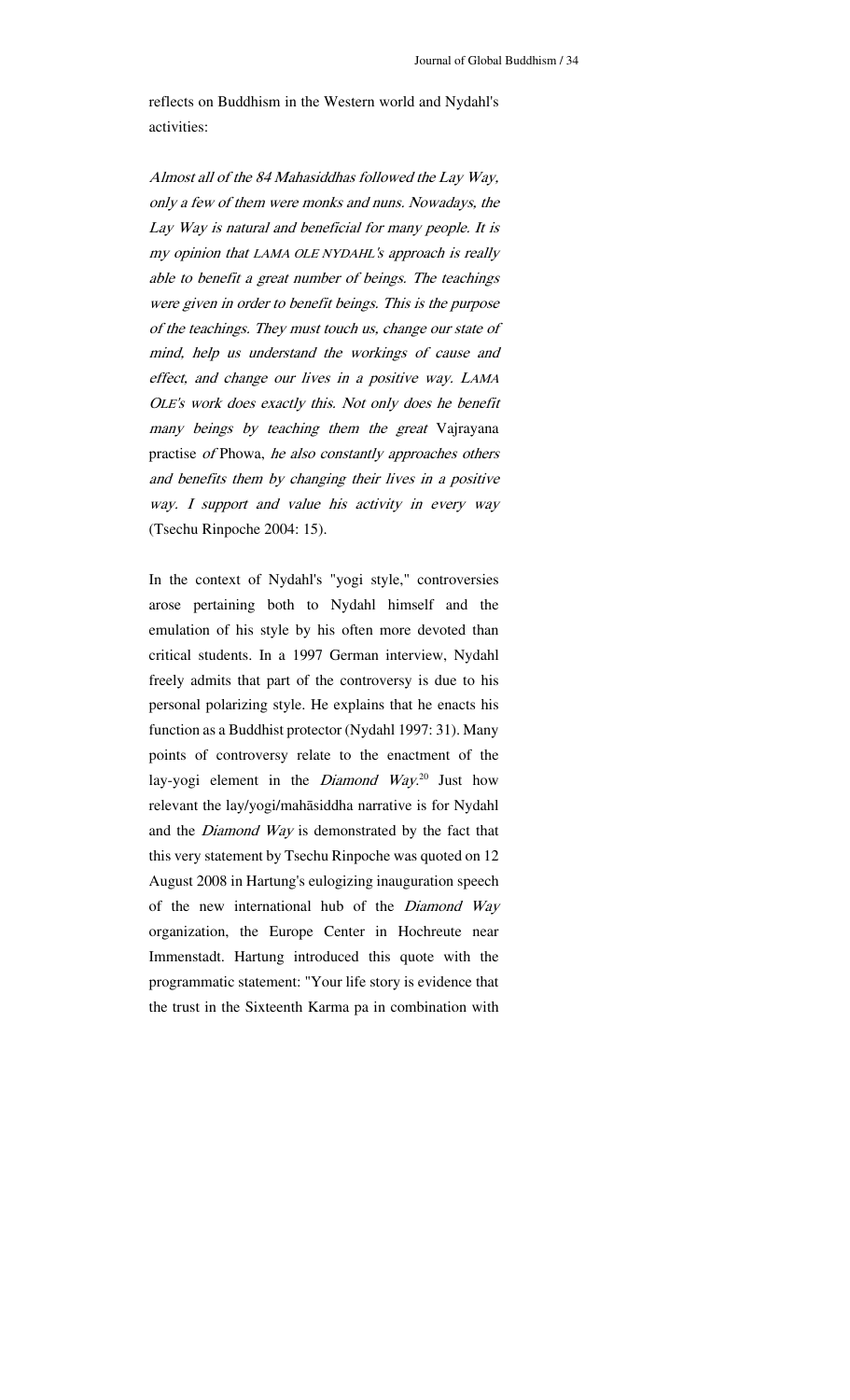the power of the transmission lineage can awaken and protect our freedom." Hence the Europe Center's inauguration strikes the key chords of Nydahl's self-representation, which implicitly addresses three key critiques:

- His legitimate place within the living transmission of the Karma bKa' brgyud as a lay and yogi teacher in the tradition of the Mahāsiddhas, smyon pa's and their crazy wisdom. This addresses Nydahl's unconventional spiritual formation and education outside the prescribed curriculum of three-year retreats.<sup>21</sup>
- His undeniable trust and devotion to the Sixteenth Karma pa. Even his strongest critics have admitted Nydahl's complete loyalty to the late Karma bKa' brgyud hierarch.<sup>22</sup>
- His function as a Buddhist teacher and protector of Western freedom. This addresses his legitimization narrative of himself as emanation of a Buddhist protector and his Kālacakra-linked fierce interpretation of Islam in particular as a key threat to Western freedom and human, especially women's rights.<sup>23</sup>

Hence, we get a rare glimpse into the remarkable process of living hagiography-in-the-making.

At this point, it is useful to take a look at the Buddhist practice propagated by Nydahl. Is the Diamond Way merely a "lifestyle Buddhism" as the Church appointed Political Scientist Christian Ruch argues in a polemical pamphlet issued by the German Protestant Churches (Ruch 2006)? Would it be valid to extend the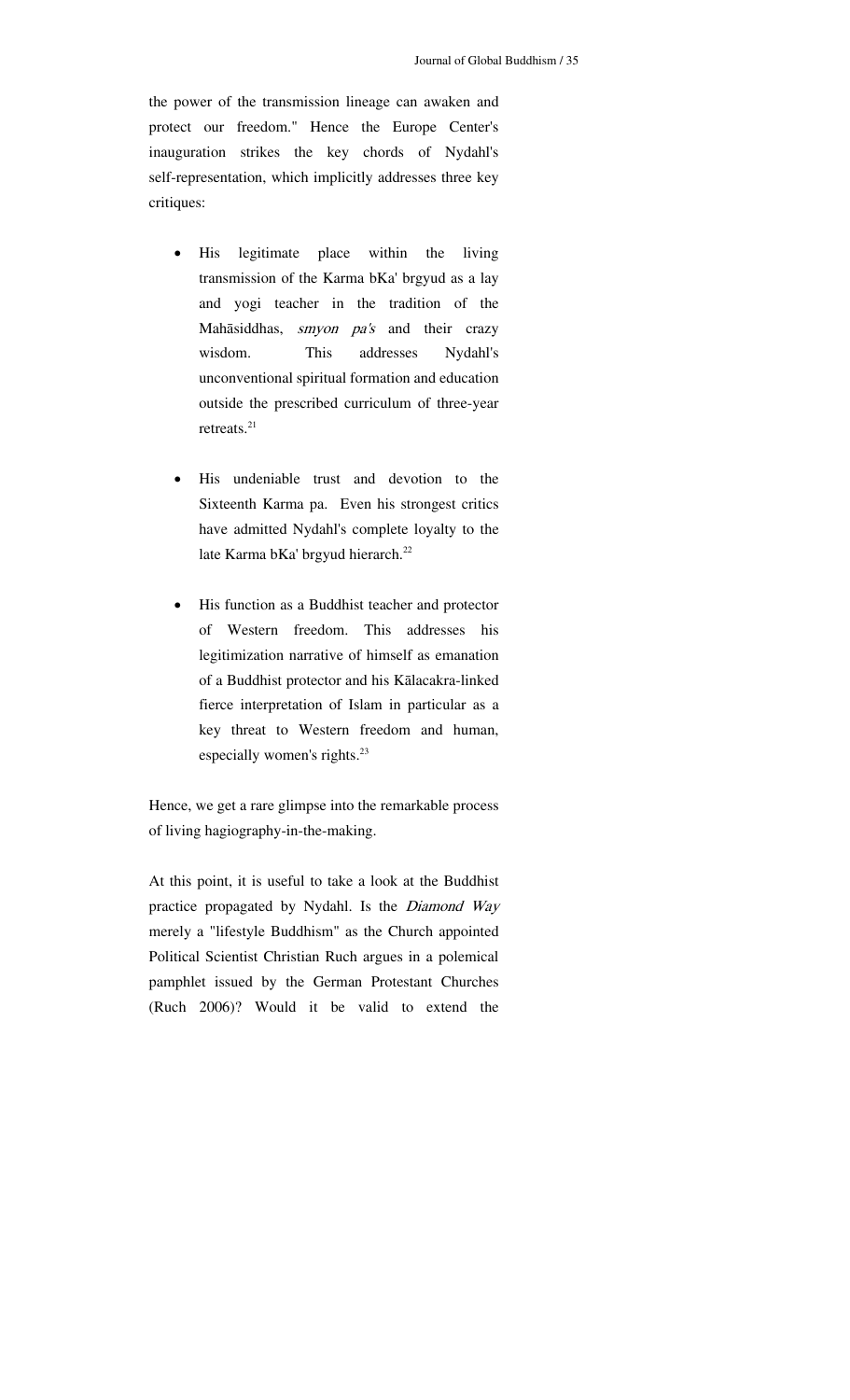abovementioned criticism of the Diamond Way as "instant-Buddhism" or "Buddhism *light*" to the core rituals and practices performed in the Diamond Way?

The *Diamond Way* practitioner's core practice is the guru yoga on the Sixteenth Karma pa, also known as the "three lights meditation," which constitutes an essentialized Tantric meditation on the teacher as the Yidam (meditational deity), in this case in the form of a self-empowerment. This meditation was composed in 1959 and transmitted to Nydahl in 1970 and again later repeatedly by the Sixteenth Karma pa for use in the Western Karma bKa' brgyud centers that Nydahl was commissioned to establish. In the beginning, Nydahl's centers also clung to the traditional Tibetan pūja practices, which are seen as appropriate for all but the advanced Karma bKa' brgyud practitioners, monks, nuns and lay people alike. The "three lights meditation" was also initially practiced in Tibetan style but was soon westernized. Local (European) languages were used and the (translated) sādhana underwent an ongoing process of adaptation. In the German special anniversary edition of the meditation issued by the KKD Wuppertal in 1999, Nydahl legitimizes this adaptation with the wishes of the Sixteenth Karma pa "to transmit it always in a fresh and up-to-date (*zeitgemäß*) way and in the respective national language." (KKD 1999: [2])

Hence, although the guided meditation in Nydahl's centers is always conducted in the respective local languages rather than in Tibetan, every meditation and lecture ends with the traditional sung invocation of the Karma bKa' brgyud protector Mahākāla Ber nag can, which is ascribed to the Eighth Karma pa. This invocation is part of the daily ritual in any contemporary Karma bKa' brgyud monastery (on both sides of the schism). It is a quite long, poetic ritual text, which is by no means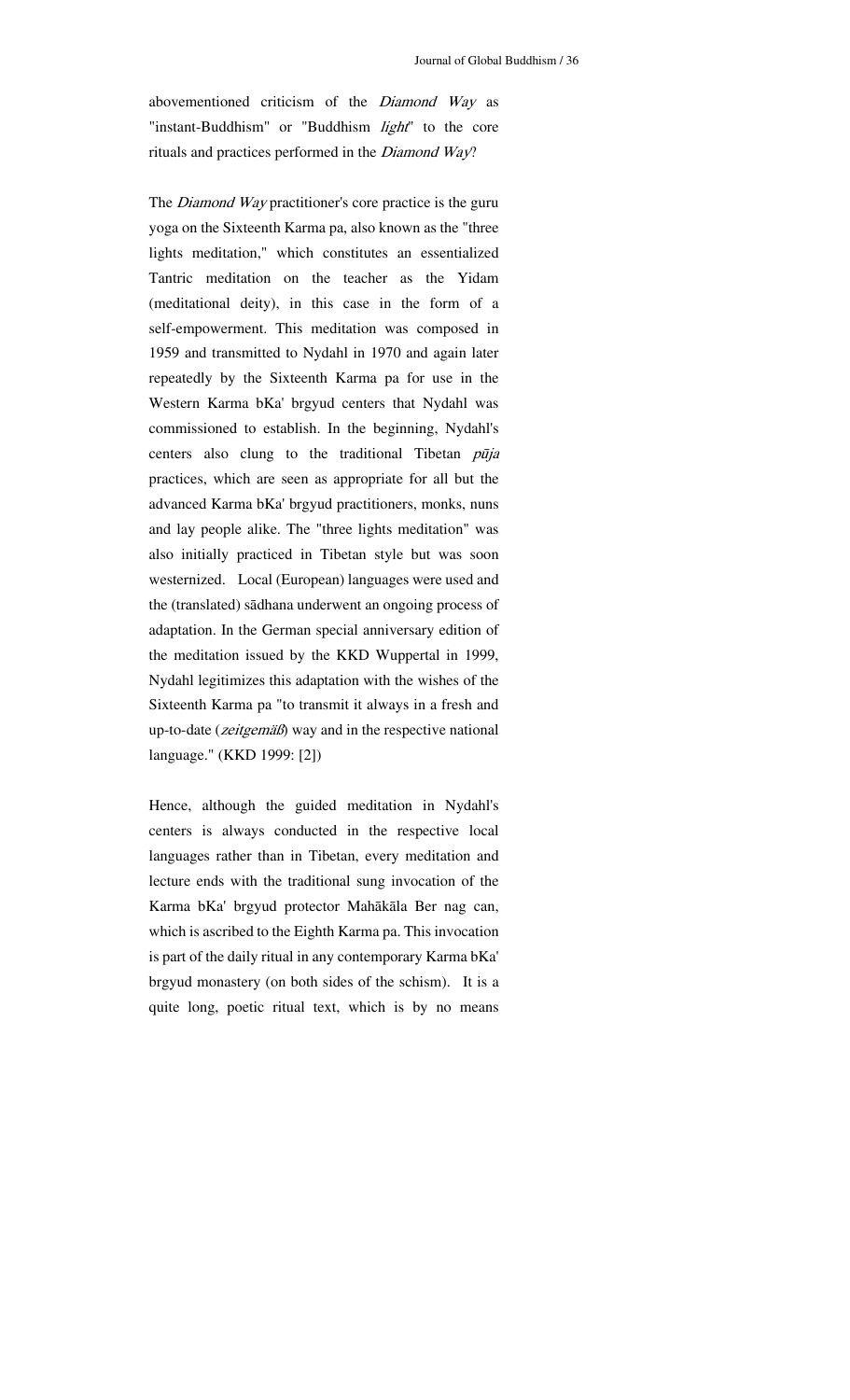immediately accessible, and includes visualized Tantric offerings and wishes for the activity of the Karma pa. This practice clearly links the *Diamond Way* with the global Karma bKa' brgyud Buddhist community. Nydahl's resistance to modernize this part of traditional demonstrates that he is not a westernizer simply for the sake of westernization. Rather, he understands his activity in devout compliance with the late Sixteenth Karma pa's wishes as an integrated part of the wider Karma bKa' brgyud community.

Nydahl also transmits the practice of "Conscious Dying" or Phowa ('pho ba) in its entirety in the traditional way, sung in Tibetan. The transmission of this teaching has become one of Nydahl's trademarks. He teaches this advanced practice outside of the "Six Yogas of Nāropa", eight to twelve times a year across the world, at courses attended by up to 2000 people. Nydahl's own transmission originates from the kLong chen snying thig (rNying ma) tradition. Hence, the completion of extensive preliminary practices is not a prerequisite for this practice, although Buddhist refuge is required. Nydahl's meticulous adherence to the traditional form and content of this Tantric practice is inconsistent with an interpretation of the *Diamond Way* as an easy, lifestyle Buddhism. In the same way, Nydahl's emphasis on the traditional lengthy Tantric gradual training, called the special preliminary practices or *sngon 'gro*, is not easily compatible with his alleged propagation of an "Instant-Buddhism". The *sngon 'gro* form long purification and merit collecting meditations. In the Diamond Way, unlike in the monastic tradition, these meditations are not practiced during a three-year-retreat, but rather form part of the encouraged daily meditation routine of the serious practitioners. Also these four Preliminary Practices have been translated into local languages and are now being practiced alternatively in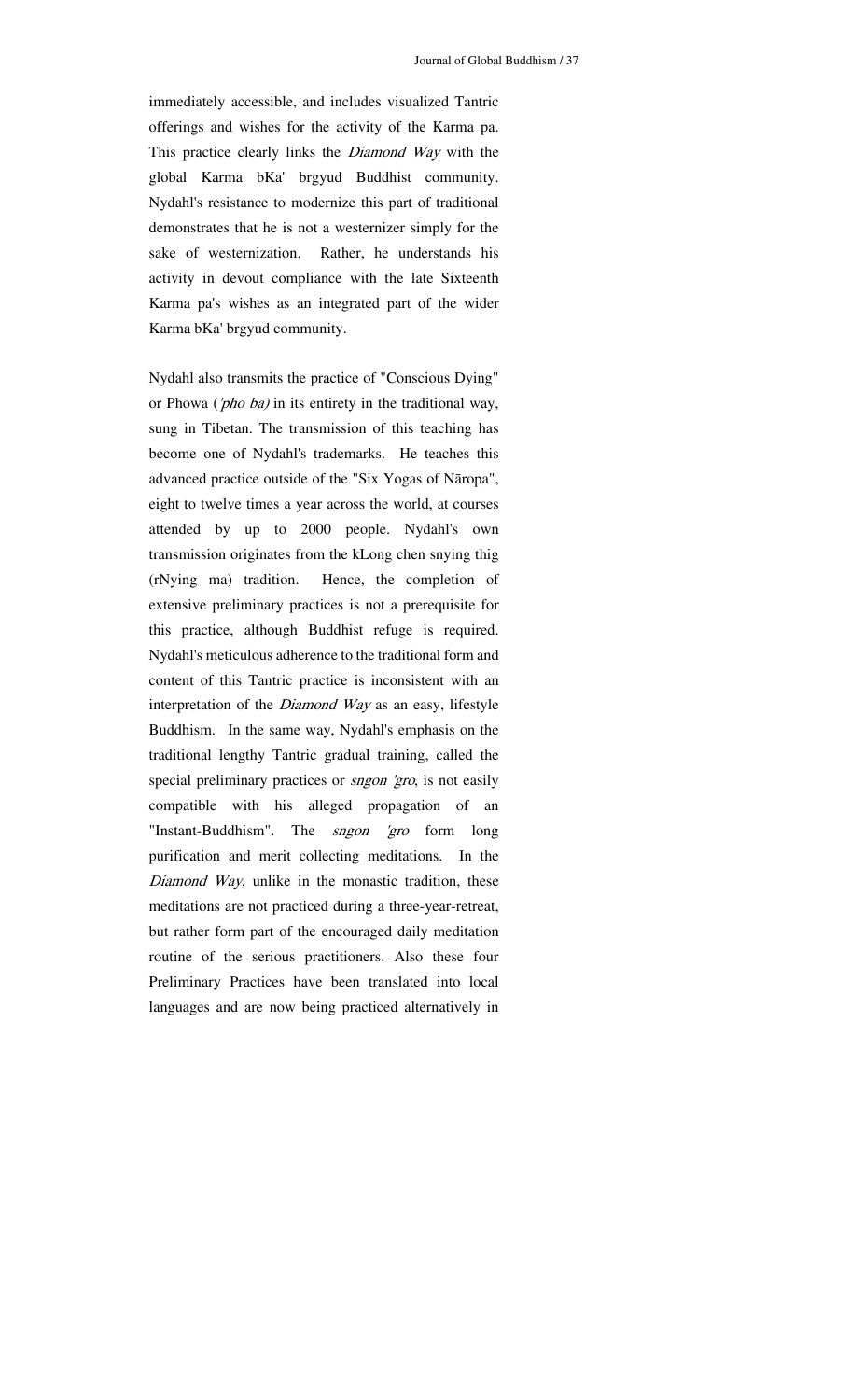Tibetan and in the respective local languages; the translations have been meticulously checked by Hannah Nydahl and Western Tibetan Studies scholars in collaboration with Tibetan scholar-monks (mkhan po). The same holds true for the most common - but not sole advanced practice utilized after the *sngon 'gro*: the guru yoga on the eighth Karma pa in the Yoginī Tantra tradition of Cakrasaṃvara. From this perspective, the Diamond Way does not appear to be "Buddhism light."

Still, it is hard to quantify how many of Nydahl's students really progress to the post *sngon 'gro* stage. Taking the comparably small numbers of participants at post *sngon* 'gro courses as an indication, it is feasible to estimate that the number is not much higher than 15 per cent of all of his students. Therefore, the Traveling Teachers are encouraged to teach *sngon 'gro* primarily. However, some of these teachers have not finished sngon 'gro themselves (and consequently do not teach it), and some do not practice at all. Baumann's 2005 criticism of "instant Buddhism" seems to apply here justly. When confronted with the latter point in a 2007 interview, Nydahl expressed surprise, but quickly referred to the active work in the centers as the motor for development and maturity (Nydahl 2007: 8). One can see here the reflection of Nydahl's own life story. Although Nydahl wanted to go into three-year retreats, which render the traditional qualification as a lama, he was not permitted to do so by the Sixteenth Karma. Instead, Nydahl successfully and with evidently unceasing effort built up Buddhist centers. The argument that Dharma work and meditation both bring development is thus imperative for the credibility of his own life story.

Can the criticism of an "instant Buddhism" also be applied to yet another aspect of Nydahl's teaching activities? On many occasions, Nydahl has taught the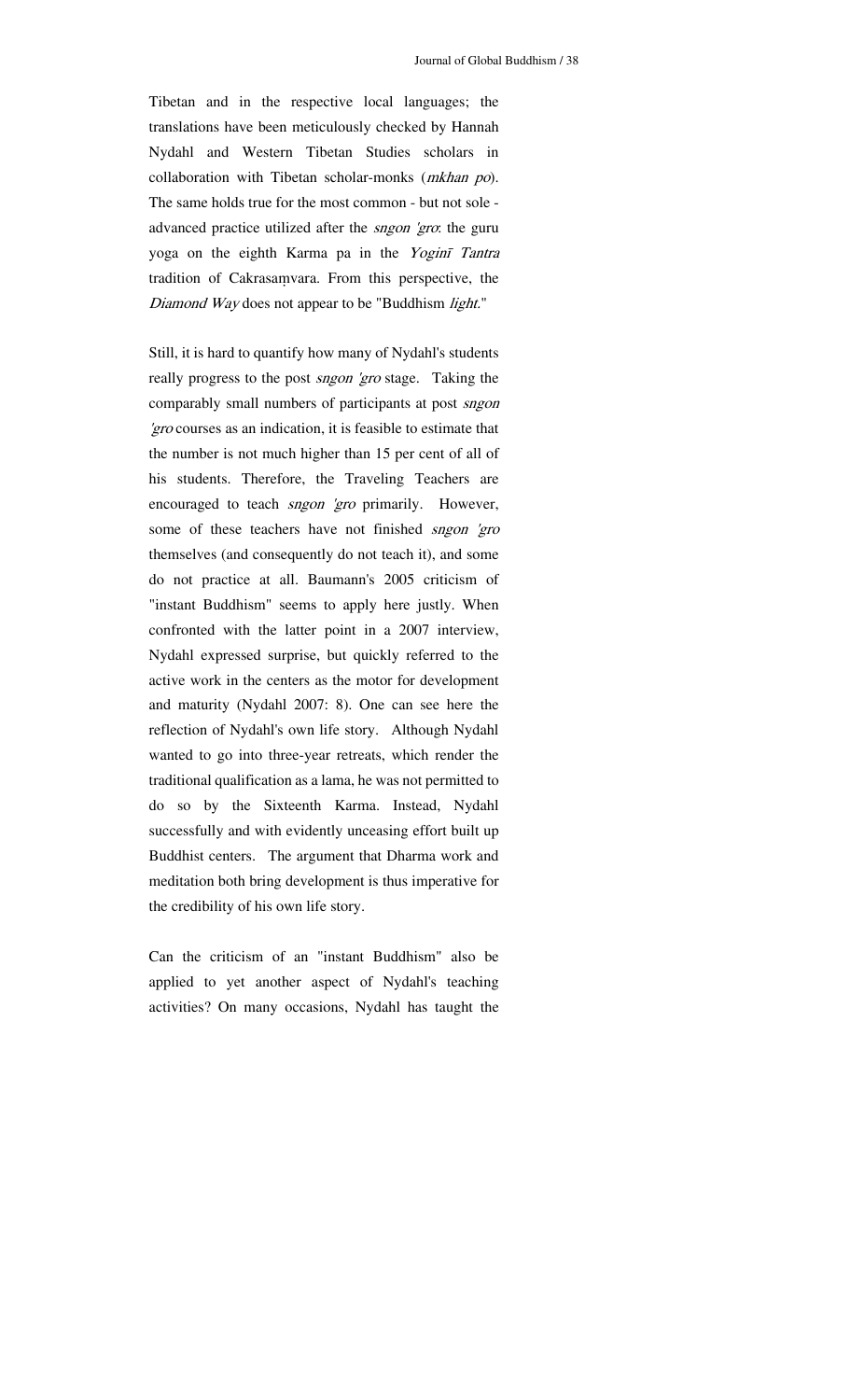most advanced bKa' brgyud teachings, the mahāmudr<sup>ā</sup> (Great Seal) even to beginners and, occasionally, even to those who don't have Buddhist refuge. In other words, Nydahl often teaches about the ultimate experience of the inseparability of space and bliss in introductory lectures that are open to the general public. In recent years, he has stressed that these teachings on the union of space and bliss can be seen as *bde stong* (bliss-emptiness), a third level of emptiness teaching beyond the predominantly dGe lugs favored rang stong (empty in itself) and the mainly gsar ma (rNying ma, bKa' brgyud and Sa skya) favoured *gzhan stong* (empty of other).<sup>24</sup> Thus, there is an aspect to the *Diamond Way* which connects it with the early bKa' brgyud simultaneists. In this tradition, Nydahl is teaching the Great Seal outside of the Tantra (the gradual Tantric trajectory), and we can see a reflection of the Tibetan medieval debate between gradualists and simultaneists mentioned in the very beginning of this paper. In this sense, the *Diamond Way* has an aspect of the "instant" or better "co-emergent", "simultaneously-arising" (sahaja).

#### Conclusion: The Future of the Diamond Way

The previous discussion has shown that the construction of continuity and transmission is pivotal to the doctrinal dimension of the *Diamond Way*. Nydahl is presented as a modern yogi in the authentic transmission of the Karma bKa' brgyud school and its mahāsiddha tradition. It is also clear that the Diamond Way is firmly rooted in global Karma bKa' brgyud Buddhism due to its unreserved endorsement by the highest Karma bKa' brgyud teachers and transmission holders on the Zhwa dmar pa side of the Karma bKa' brgyud schism. Although other Karma bKa' brgyud groups on the same side of the schism have sometimes ventured strong criticism against Nydahl, they have never been able to find support in the Karma bKa'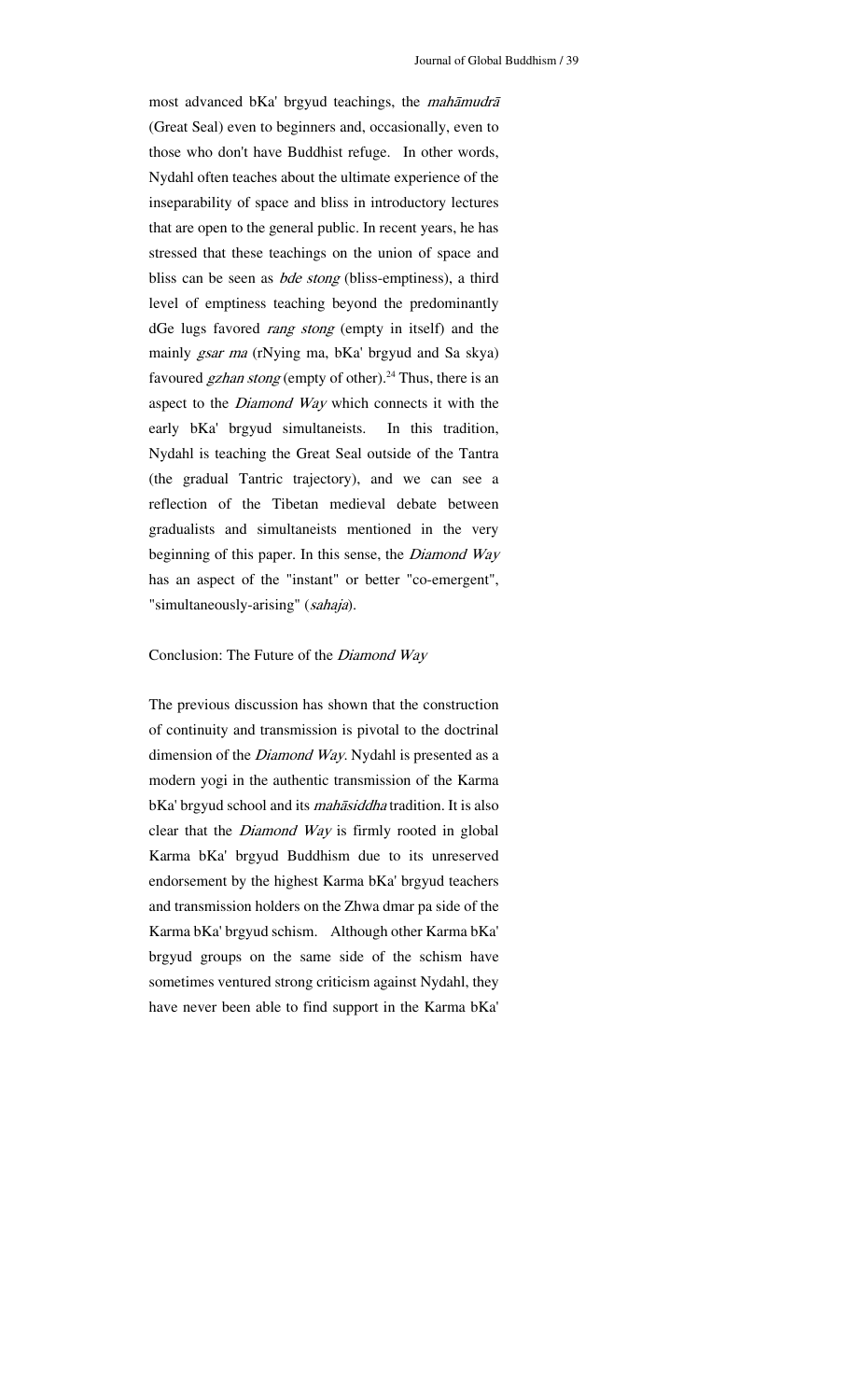brgyud hierarchy. At the same time, Nydahl takes great care to maintain essential points of transmission in the meditation practices. In the Buddhist practices taught by Nydahl, features of continuity with the Tibetan tradition can be seen to be in balance with features of change. As a modern Western Karma bKa' brgyud lay organization, the Diamond Way under his leadership has sufficiently established itself at least in Continental Europe.

Alternative meaningful readings of the *Diamond Way* can emerge by interpreting Nydahl's activity not solely from discourse analysis and a hermeneutics of suspicion, but also from the background of its precedent in the historical development and practice of Tibetan Buddhism and from a hermeneutics of trust.

What will be crucial for the future development of the Diamond Way is the problem of how the transmission will be continued after Nydahl's death. His own near-fatal skydiving accident of 2003 and the death of his wife Hannah in 2007 have raised this question for Nydahl's followers. Nydahl has addressed this question on different levels. Although he has ventured doubts about the usefulness of the Tibetan sprul sku (tulku, consciously reborn master) system for "Western societies" in the past, he clearly states that he himself will be reborn, with recognizable characteristics.<sup>25</sup> For the interim, he intends to place different spiritual responsibilities in the hands of different senior students. Nevertheless, the interim period might prove to be the real litmus test for Nydahl's heritage and the future of the Diamond Way. As it stands now, the Diamond Way is an integral part of global Karma bKa' brgyud and is positioned at the mTha' yas rdo rje/Zhwa dmar pa side of the schism. High Tibetan transmission holders from this side play a vital part in the spiritual life of the *Diamond* Way. Will they, who are emically seen as realized masters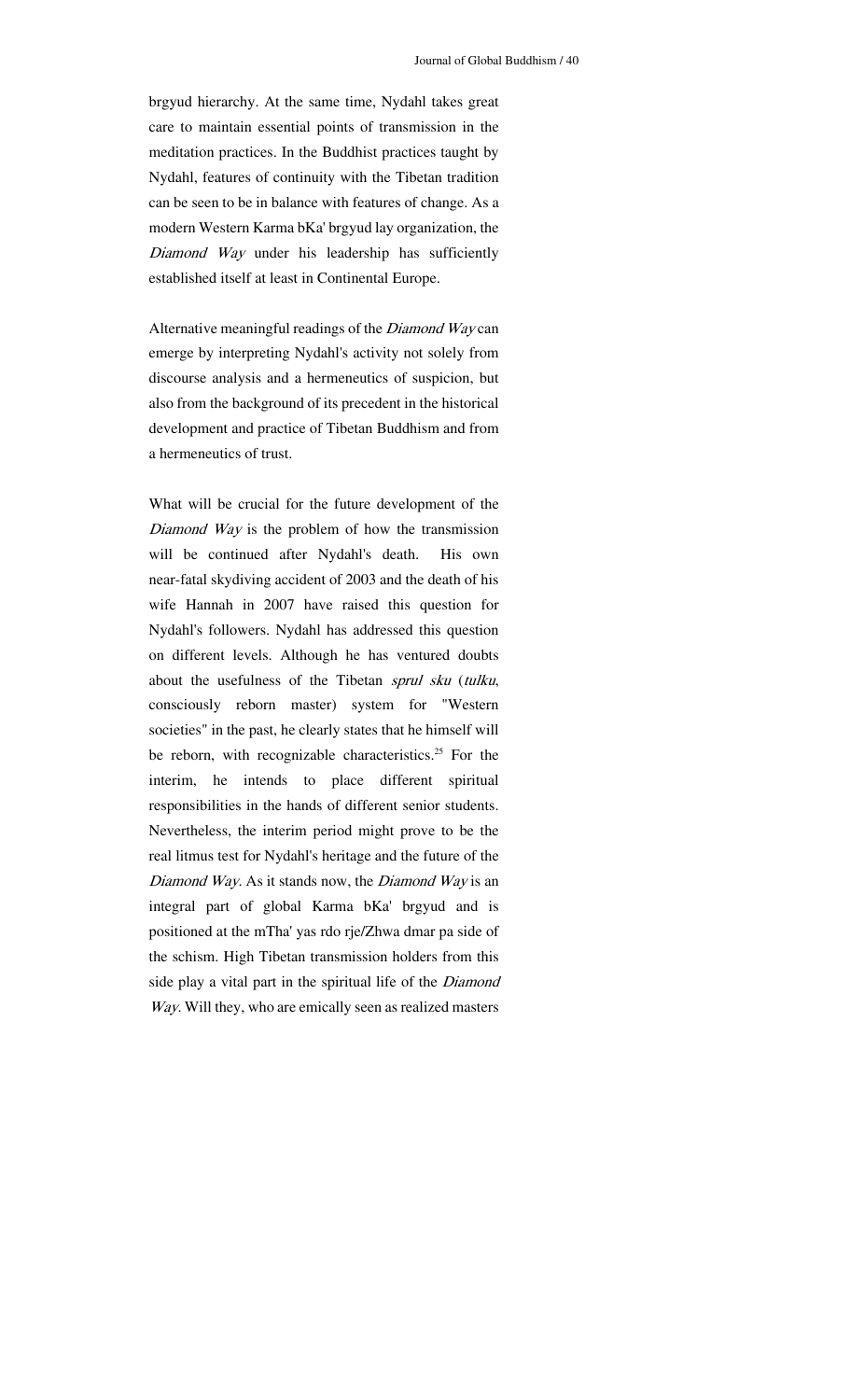take greater responsibility for the transmission after Nydahl's death? Centres of power and the empire-building by people with no claim to realization in the organization around Nydahl are other factors that can be perceived as worrisome. In the interview of 2007 and the quoted 2008 talks, Nydahl clearly speaks of Hartung and himself as a "we," and as the leaders. Further, due to the importance of English in the age of globalization, and despite the relatively negligible relevance of the Diamond Way in the U.K. and the U.S., American and British students can be seen to hold a disproportionate share in the organizational power, while the structure and central position of the German Diamantweg Stiftung both stabilizes the movement and creates a possibly unwanted hierarchy. It is hard to foresee how a clash between the organizational leaders in power and the yet to be appointed spiritual successors can be avoided. The very rationale for the introduction of the tulku system in Tibet recognizability and continuity of spiritual leadership - has from its very beginnings also led to abuse and purely politically and/or economically motivated recognitions. The hereditary alternative, as for example practiced in the Sa skya sub-schools, has proven equally problematic and failing. In the case of the *Diamond Way*, the likely future conflict between organizational power and spirituality after Nydahl's death may ultimately be the decisive factor for the *Diamond Way's* survival.

#### Notes

\* This article is based on part of a paper given at the Second World Lay Buddhist Forum, 16-20 October 2008, Seoul hosted by the Chongji Buddhist Order and organized by Prof. Jong-in Kim. I am indebted to my colleague Dr David Burton for valuable last minute feedback, to Dr Jim Rheingans, Peter Gomez, Prof. Scott Borelli and Dr Matt Huddleston for comments on an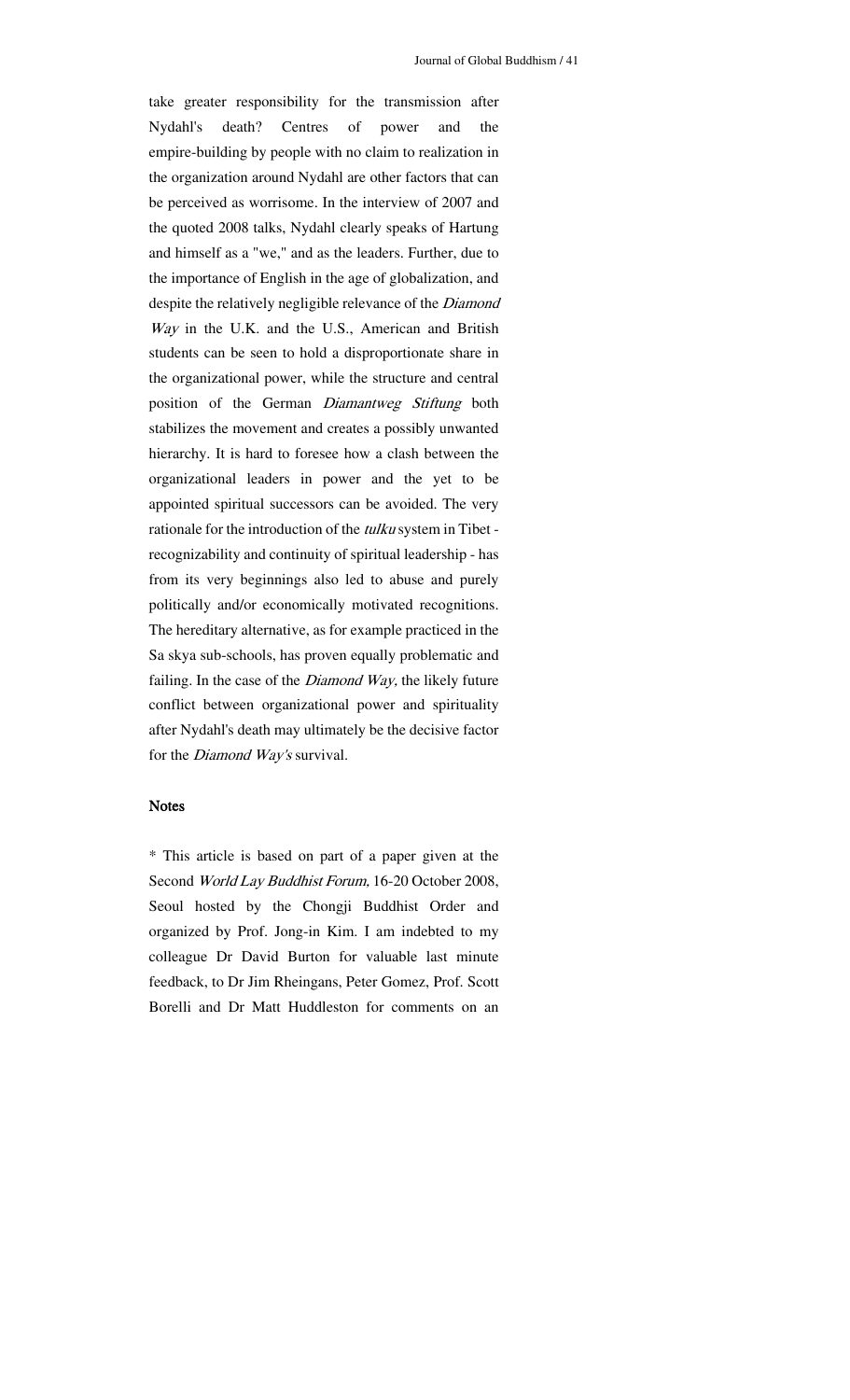earlier stage of this paper, and to Jozach Miller, Linda Smith and *Carter Communication* (Berlin) for their meticulous proofreading. Needless to say, all remaining infelicities are my own.

1. Samuel argues that these poles resurface during the Westernization of Tibetan Buddhism in the form of "yogic" and "textual" approaches (Samuel 2005: 324-329).

2. On the simultaneist vs. gradualist Great Seal in the bKa' brgyud tradition, see Mathes, 2006; on the Sa skya Paṇḍita and the critique of the "white panacea" (dkar po chig thub, the single means to enlightenment), see Jackson 1994.

3. The original German had appeared already in 1979 as Die Buddhas vom Dach der Welt: Mein Weg zu den Lamas; it formed the basis of the earlier 1985 English edition. The second German edition from 1989 saw Nydahl's "Danish-German" thoroughly revised by two Austrian students who were very close to him at this time. Also, an interview from 1982 for the magazine *Esotera* was appended. The appendix and some other "dated" material were omitted for the third German edition 1994, which forms the basis of the current, 1999 English edition. The current 2003 German version was completely revised and reformulated by Nydahl's German team. The meditations included in all versions from the second German edition onwards have been constantly modified and modernized.

4. The second German edition of this book (German: Über alle Grenzen) of 1994 and also e.g. the 2000 Dutch translation take his activities until 1994. The third German edition includes a two page conclusion on Nydahl's activities till 2005 ("Ausblick 1994-2005," pp. 440-441).

5. See, e.g., Nydahl [1985] 1999, p. 2; Nydahl 1996, p. 33; Nydahl 1997, p. 31.

6. See, e.g., Nydahl 1992, pp. 213-214; Nydahl 1996, p.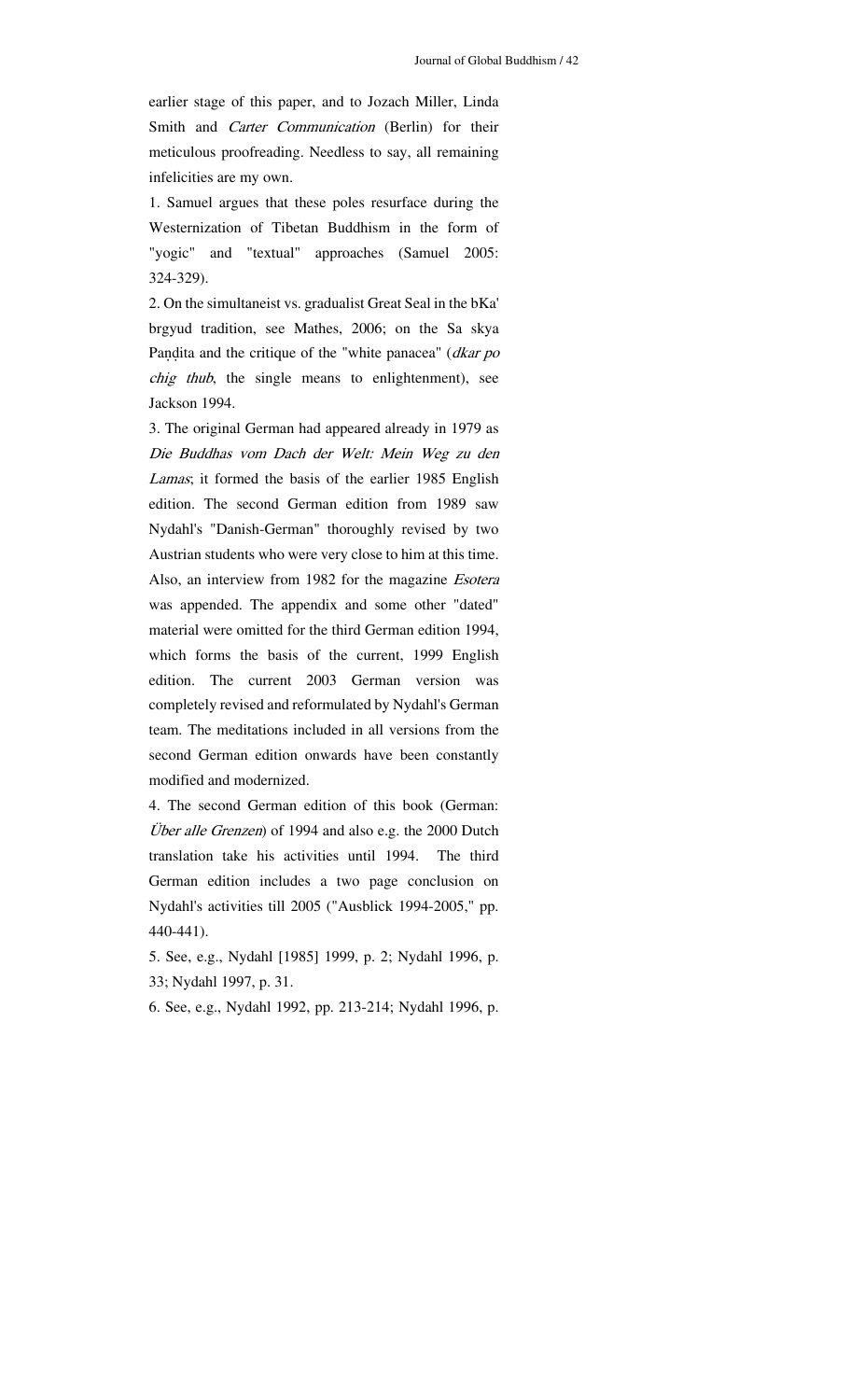33; Nydahl 1997, p. 31.

7. Compare, e.g., the recent (2007) and prominent scandal around the retreat preceptor of the Karma bKa' brgyud retreat center in Le Bost, France

8. Numbers given by Ole Nydahl at the public International Centers' Meeting on 24 August 2008 in the Europe Center in Hochreute near Immenstadt. Nydahl's 2009 New Year's letter to all Diamond Way centers (dated 29 December 2008) speaks of "our, so far 600, centers in spiritually free countries world wide."

9. http://dharma.de/dbu/frameset.php#, accessed 16 August 2008.

10. http://www.diamantweg.de/zentren/bdd/index.html, accessed 16 August 2008.

11. Numbers given at the German-speaking centers' meeting in Braunschweig, 25 October 2008.

12. Numbers given by Ole Nydahl at the public International Centers' Meeting on 24 August 2008 in the Europe Center in Hochreute near Immenstadt.

13. http://www.europe-center.org/index.php?id=6, accessed 16 August 2008.

14. On the sociological analysis of contemporary Tibetan Buddhism in the West against the paradigm of "missionary religion" see Lionel Obadia's 2001 case study of France.

15. See, e.g., recently Nydahl 2008b, p. 33.

16. The Fourteenth Zhwa dmar pa. "Letter to Robert A. F. Thurman" 6 June 2006, http://www.karmapa-issue.org/news/open\_letter\_thurma n.htm , accessed 16 August 2008.

17. Here, the dGe lugs-affiliated John Powers depicts the "currently raging" and still undecided "bitter dispute" in a much more balanced way (p. 440). It is worth noting that the current controversy has its natural precedents in Tibetan religious history where the politics surrounding the recognition of high tulkus continuously influenced and flawed this system of spiritual succession. See e.g.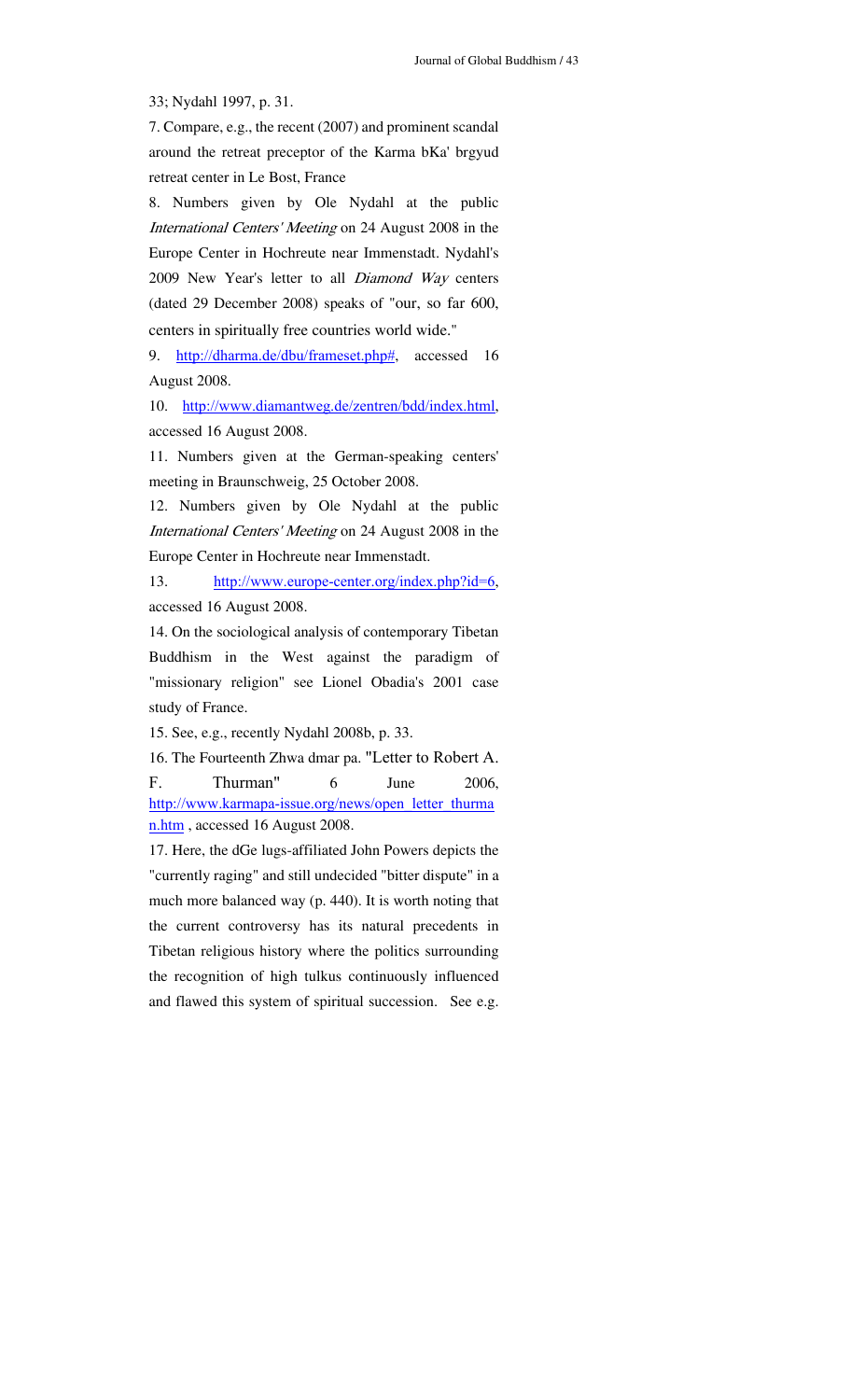Kapstein 2006, pp. 105 and 109. For the historical precedent of the controversy around the recognition of the 8th Karma pa, see now Rheingans 2008, pp. 99-112. 18. Freiberger 2001, pp. 65 and 70 note 30, and Baumann

2002b, p. 99.

19. Obadia 2002a, p. 399.

20. I have analyzed and interpreted these points of controversies in depth in the original paper given at the World Lay Buddhist Forum, 16-20 October 2008 in Seoul, Korea. These discussions will be published in a separate article.

21. Nydahl was addressed as a "Buddhist teacher" by the Sixteenth Karma pa from 1972. From 1983 he has been called a "Buddhist Master" by the Zhwa dmar pa. The usage of the title "Lama" for Nydahl by the Karma bKa' brgyud lineage holders has been documented since 1995. 22. For example, Mick Brown, one of the hagiographers of the other Karma pa candidate and author of the devotional Dance of the 17 Lives: The Incredible True Story of Tibet's 17th Karmapa (Bloomsbury, 2004), described Nydahl in an BBC interview as "a very devout and a very industrious student of the Sixteenth Karma pa" (Sunday, BBC Radio 4, 7 August 2005).

23. See, e.g., Nydahl 1997, pp. 22-25.

24. Nydahl utilized and explained this division recently e.g. at the Europe Center inauguration, 12 August 2008 and in his most recent article "The Power of the Diamond Way" (Nydahl 2008b, p. 35).

25. See, e.g., Nydahl 1997, p. 37.

#### Bibliography

Batchelor, Stephen. The Awakening of the West: The Encounter of Buddhism and Western Culture. Berkeley: Parallax Press, 1994.

Baumann, Martin. "Protective Amulets and Awareness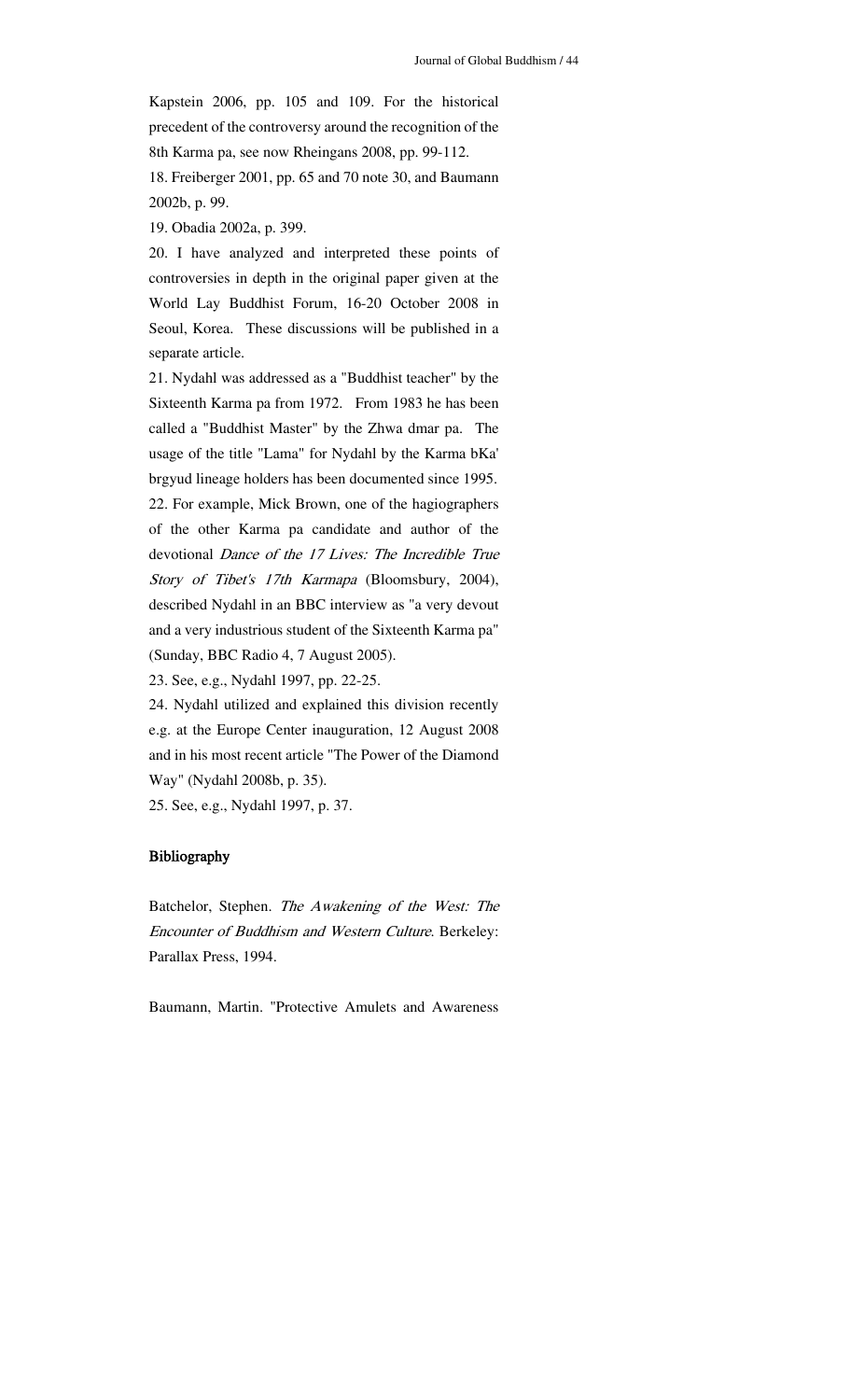Techniques, or How to Make Sense of Buddhism in the West" In Westward Dharma: Buddhism beyond Asia, edited by Charles S. Prebish and Martin Baumann, 51-65. Berkeley and Los Angeles: University of California Press, 2002a.

Baumann, Martin. "Buddhism in Europe: Past, Present, Prospects" In Westward Dharma: Buddhism beyond Asia, edited by Charles S. Prebish and Martin Baumann, 85-105. Berkeley and Los Angeles: University of California Press, 2002b.

Baumann, Martin. "Shangri-La, Diaspora und Globalisierung: Tibetischer Buddhismus weltweit" In Die Welt des tibetischen Buddhismus, 357-388. Hamburg: Museum für Völkerkunde, (Mitteilungen aus dem Museum für Völkerkunde Hamburg, Neue Folge Band 36), 2005.

Freiberger, Oliver. "Inter-Buddhist and Inter-Religious Relations in the West" Journal of Global Buddhism 2 (2001), 59-71.

Jackson, David P. Enlightenment by a Single Means: Tibetan Controversies on the 'Self- Sufficient White Remedy' (dkar po chig thub). Wien: Österreichische Akademie der Wissenschaften (Philosophisch-historische Klasse Denkschriften. 615; Beiträge zur Kultur- und Geistesgeschichte Asiens. 12), 1994.

Kapstein, Matthew T. The Tibetans. Oxford: Blackwell, 2006.

KKD, Karma Kagyü Dachverband e. V. 16. Karmapa Meditation: Sonderausgabe. Hamburg: KKD, 1999 [not paginated].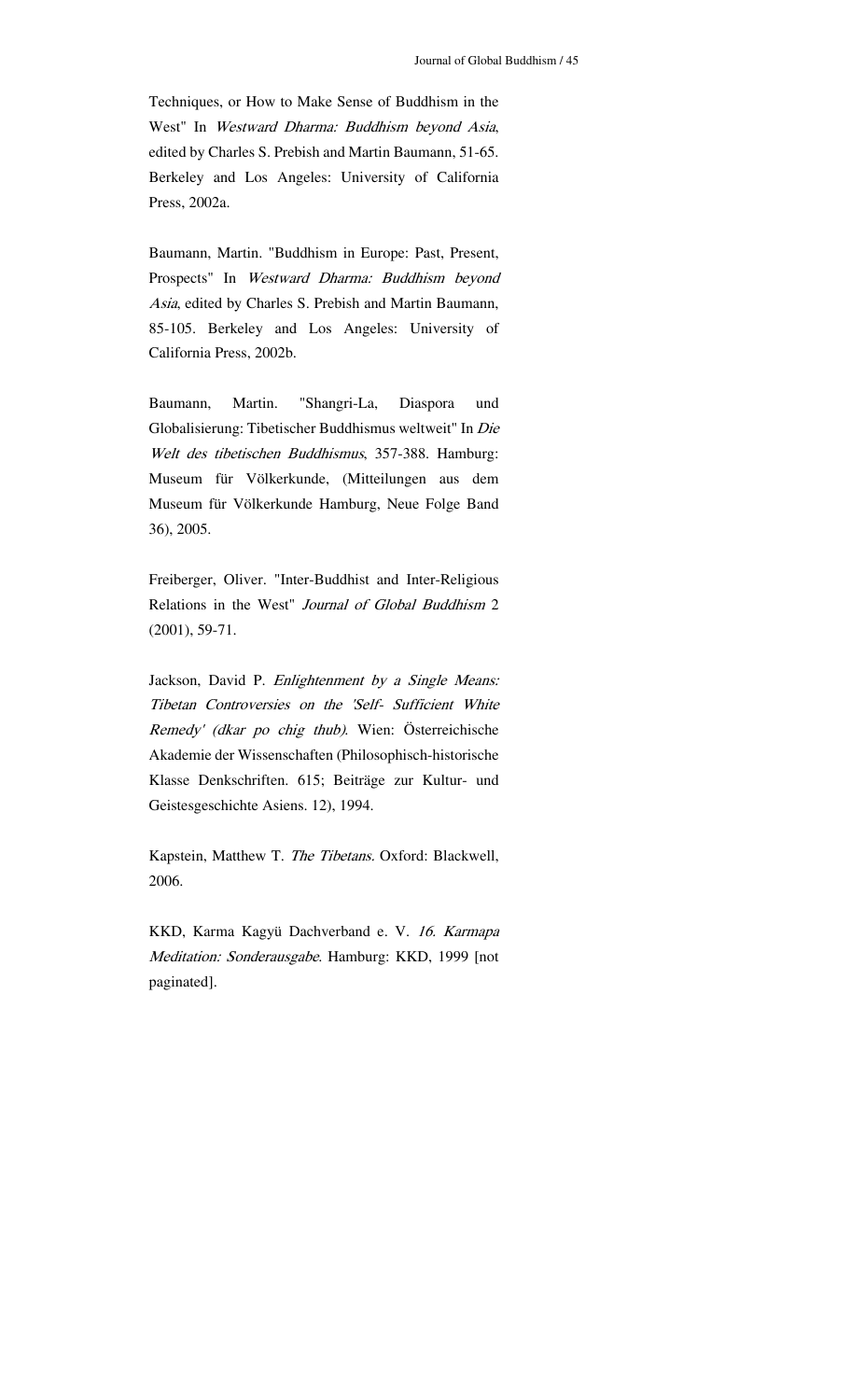Lopez, Donald S. Jr. "Foreigners at the Lama's Feet" In Curators of the Buddha: The Study of Buddhism under Colonialism, edited by Daniel S. Lopez Jr., 251-295. Chicago: University of Chicago Press, 1995.

Mathes, Klaus-Dieter. "Blending the Sūtras with the Tantras: The Influence of Maitripa and his Circle on the Formation of Sūtra Mahāmudrā in the Kagyu Schools" In Buddhist Literature and Praxis: Studies in its Formative Period 900-1400. (Proceedings of the Tenth Seminar of the IATS, 2003. 4), edited by Ronald M. Davidson and Christian K. Wedemeyer, 201-227. Leiden: Brill, 2006.

Numrich, Paul David. "Two Buddhisms Further Considered" Contemporary Buddhism 4, no. 1 (2003), 55-78; reprinted in Buddhist Studies from India to America: Essays in honor of Charles S. Prebish, edited by Damien Keown, 207-233. London and New York: Routledge, 2006.

Nydahl, Ole. Entering the Diamond Way: Tibetan Buddhism Meets the West. Grass Valley: Blue Dolphin, 1985. Second Edition 1999.

Nydahl, Ole. Riding the Tiger: Twenty Years on the Road - Risks and Joys of Bringing Tibetan Buddhism to the West, Grass Valley: Blue Dolphin, 1992.

Nydahl, Ole. "The 6 Liberating Actions" *Kagyu Life International* 3 (1995), 22-26.

Nydahl, Ole. "Death, Rebirth, and the Power of Phowa" Buddhism Today 2 (1996), 30-36.

Nydahl, Ole. "Der heiße Thron" Kagyü Life 23 (1997), 21-39.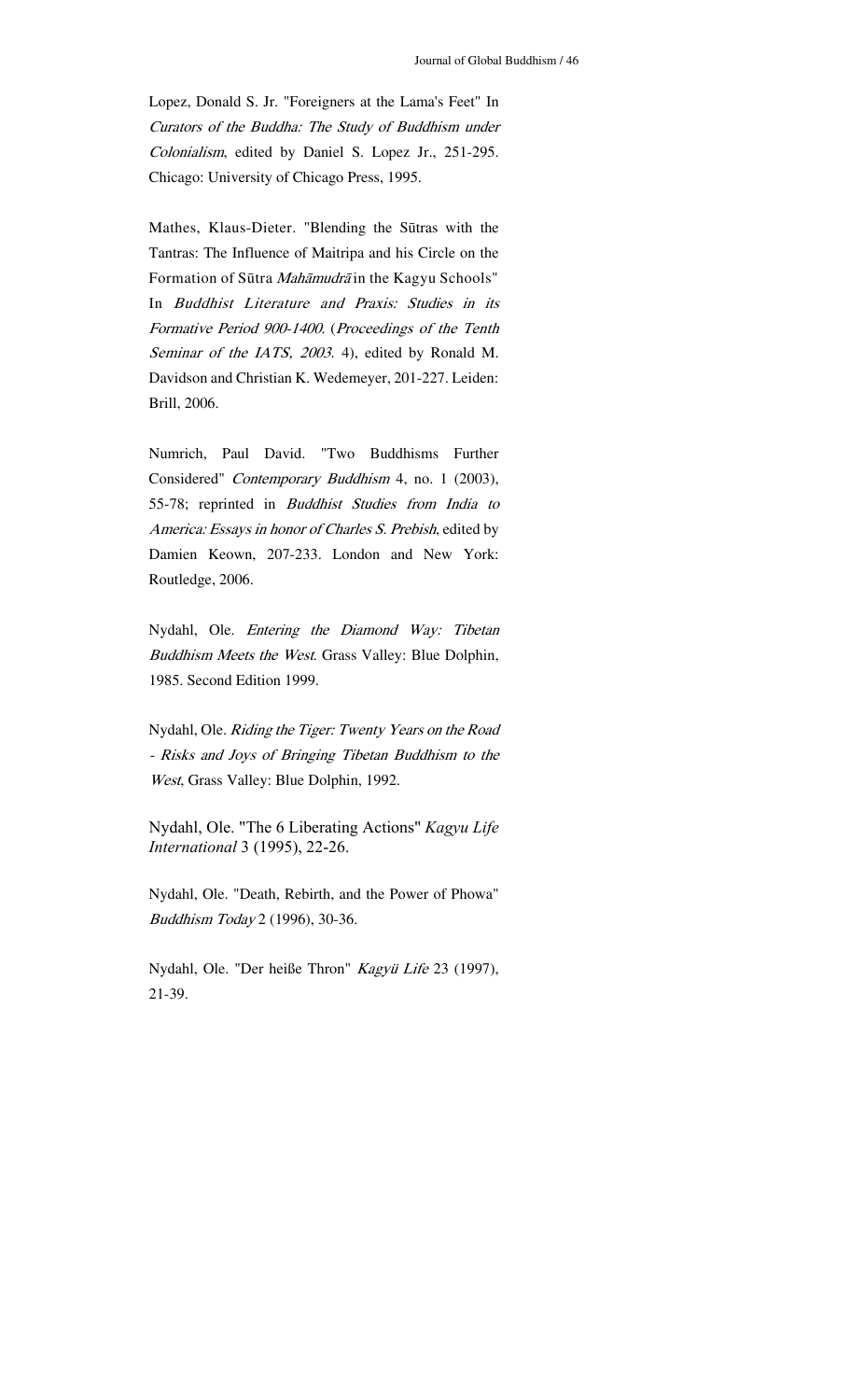Nydahl, Ole. "Changing the Face of the Sangha" Buddhism Today 7 (2000), 31-33.

Nydahl, Ole. "Crazy Wisdom" Diamond Way Time 1 (2003), 48-54

Nydahl, Ole. "Wo steht der Diamantweg-Buddhismus?" Buddhismus Heute 44 (2007), 7-8.

Nydahl, Ole. The Way Things Are: A Living Approach to Buddhism for Today's World. Winchester, U.K. and Washington, U.S.: O-Books, 2008.

Nydahl, Ole. "The Power of the Diamond Way" Buddhism Today 22 (2008b), 32-35.

Obadia, Lionel. "Tibetan Buddhism in France: A Missionary Religion?" Journal of Global Buddhism 2 (2001), 92-122.

Obadia, Lionel. "Diamond Way Buddhism" In Religions of the Word: A Comprehensive Encyclopedia of Beliefs and Practise, edited by J. Gordon Melton and Martin Baumann, 398-399. Santa Barbara: ABC-Clio, 2002a.

Obadia, Lionel. "Buddha in the Promised Land: Outlines of the Buddhist Settlement in Israel" In Westward Dharma: Buddhism beyond Asia, edited by Charles S. Prebish and Martin Baumann, 177-188. Berkeley and Los Angeles: University of California Press, 2002b.

Powers, John. "Karmapas, The Gyelwa" In Encyclopedia of Buddhism, edited by Damien Keown and Charles S. Prebish, 439-440. London and New York: Routledge, 2007.

Quintman, Andrew. "Karma pa" In Encyclopedia of